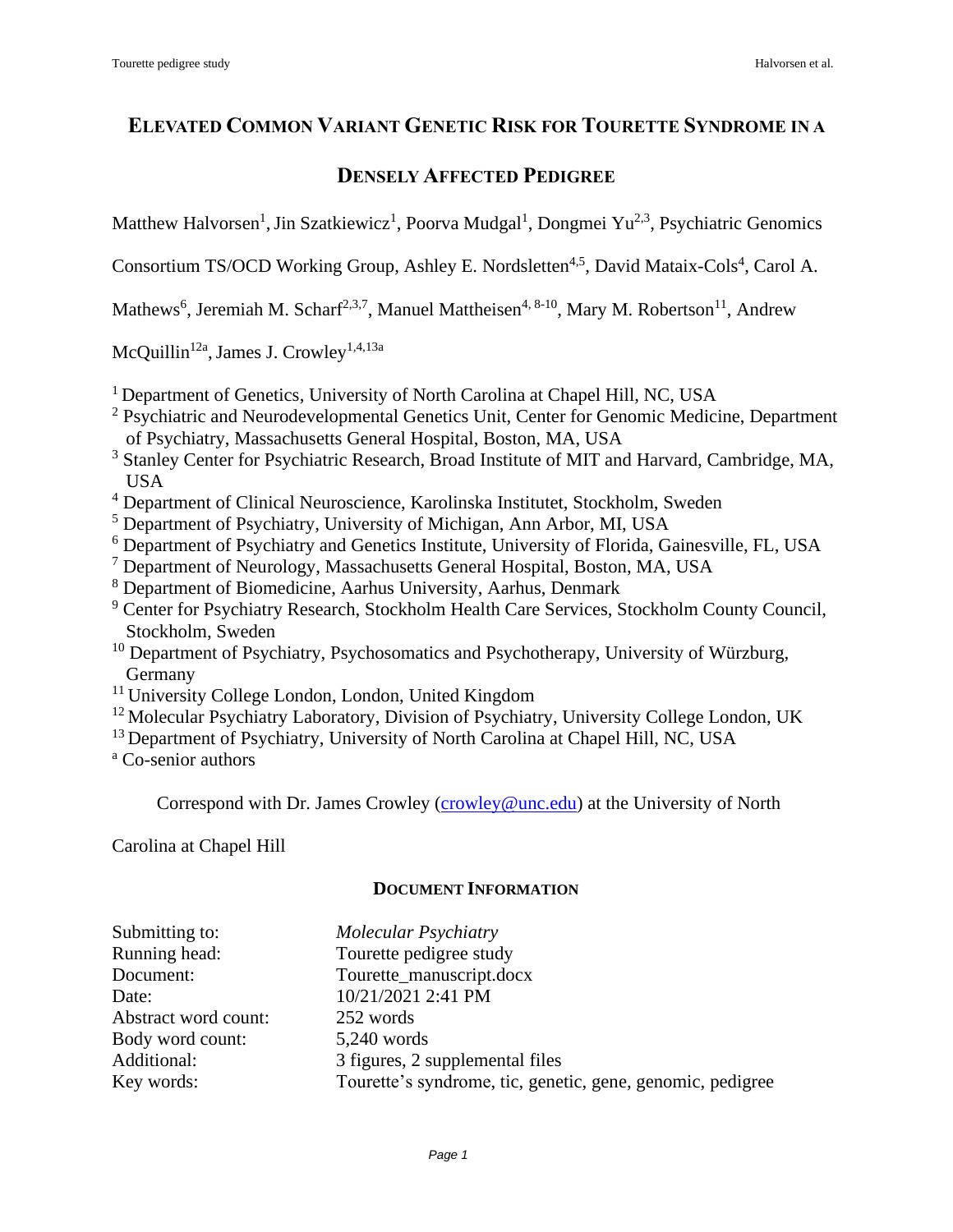### **ABSTRACT**

Tourette syndrome (TS) is a highly heritable neuropsychiatric disorder with complex patterns of genetic inheritance. Recent genetic findings in TS have highlighted both numerous common variants with small effects and a few rare variants with moderate or large effects. Here we searched for genetic causes of TS in a large, densely-affected British pedigree using a systematic genomic approach. This pedigree spans six generations and includes 122 members, 85 of whom were individually interviewed, and 53 of whom were diagnosed as 'cases' (consisting of 28 with definite or probable TS, 20 with chronic multiple tics (CMT), and 5 with obsessivecompulsive behavior (OCB)). A total of 66 DNA samples were available (25 TS, 15 CMT, 4 OCB cases and 22 unaffecteds) and all were genotyped using a dense SNP array to identify shared segments, copy number variants, and to calculate genetic risk scores. Eight cases were also whole genome sequenced to test whether any rare variants were shared identical by descent. While we did not identify any notable CNVs, SNVs, indels or repeat expansions of near-Mendelian effect, the most distinctive feature of this family proved to be an unusually high load of common risk alleles for TS. We found that affecteds within this family carried a higher load of TS common variant risk similar to that of separate unrelated TS cases. Thus far, the strongest evidence we have in genetic data for contribution to risk seems to come from multiple common risk variants rather than one or a few variants of extremely strong effect.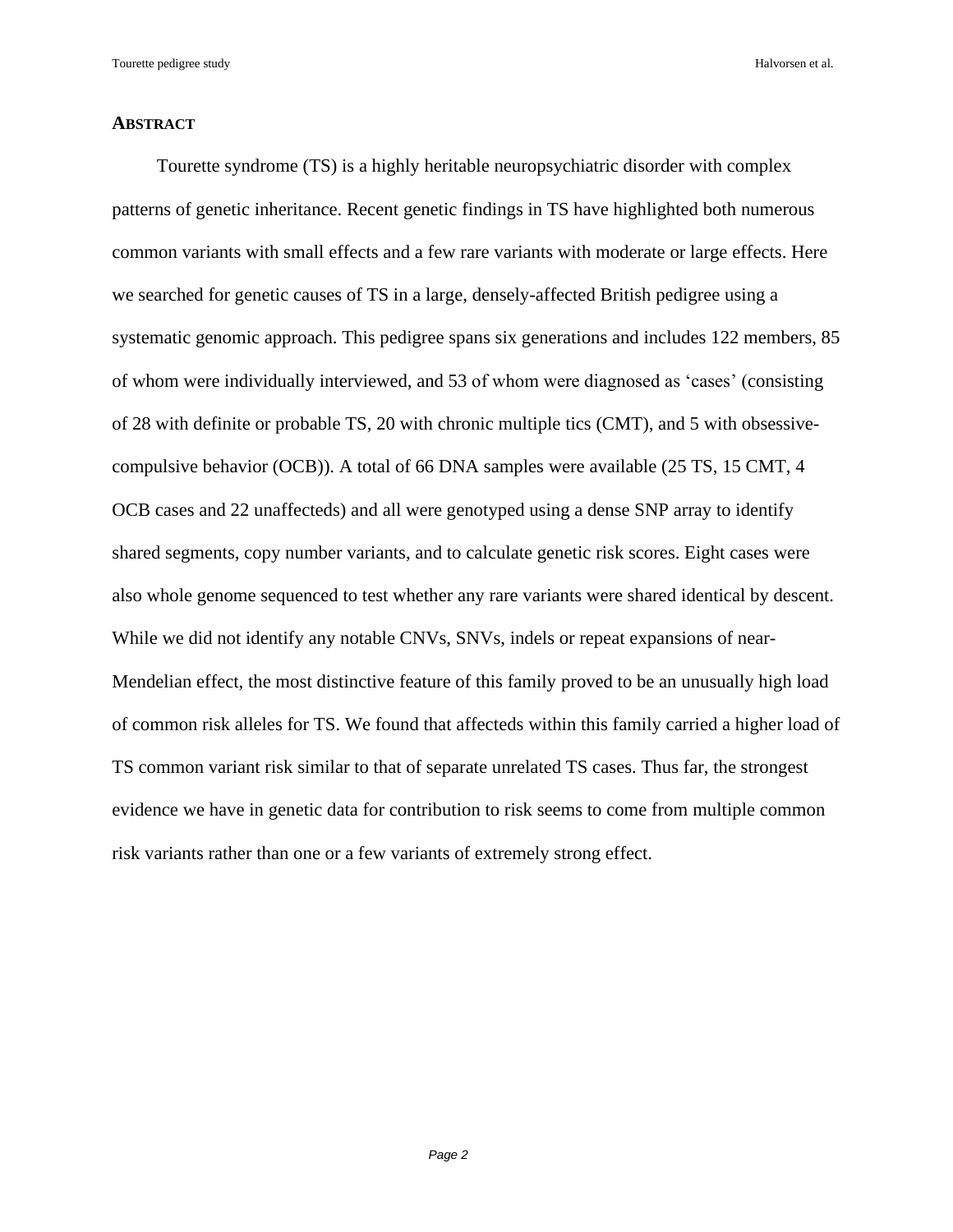# **INTRODUCTION**

While the etiology of Tourette syndrome  $(TS)^1$  $(TS)^1$  $(TS)^1$  $(TS)^1$  remains unknown, in the 1884 description of the condition that now bears his name, George Gilles de la Tourette noted a role for heredity. Today, we recognize TS as a highly heritable  $({\sim}60{\text -}80\%)^{2-4}$  $({\sim}60{\text -}80\%)^{2-4}$  $({\sim}60{\text -}80\%)^{2-4}$  neuropsychiatric disorder characterized by recurrent, non-rhythmic tics with a childhood onset and male bias[.](#page-21-0) [1](#page-21-0) First-degree relatives of TS cases have a 15-25 fold increased risk of  $TS^{5, 6}$  $TS^{5, 6}$  $TS^{5, 6}$  $TS^{5, 6}$  compared with the general population, representing one of the highest recurrence risks for common neuropsychiatric disorders.

Gene discovery for TS is in its infancy, yet as with other psychiatric disorders, $7$  the available results suggest that much of overall genetic risk derives from a combination of many common loci of small effect and fewer rare variants of large effect. Regarding common variation, published TS GWAS<sup>[8,](#page-22-3) [9](#page-22-4)</sup> to date reveal substantial SNP heritability ( $\sim$ 30%) and genetic overlap with OCD,<sup>[10](#page-22-5)</sup> though sample sizes to date are relatively small  $(4,819)$  cases and  $9,488$ controls; larger studies are underway). Regarding rare variation, there is now evidence for several genes with likely gene-disrupting mutations<sup>[11-16](#page-22-6)</sup> or copy number variants.<sup>[17-20](#page-23-0)</sup> The relative importance of common versus rare variation in TS, particularly in individual families, has yet to be determined. To begin to address this question, we evaluated a notable TS pedigree using modern genomic methods.

Large pedigrees with an unusually high rate of symptom presentation are appealing targets for psychiatric genetic study. There is already strong evidence that rare coding variants contribute to psychiatric illness risk across multiplex families, for example in autism.<sup>[21](#page-23-1)</sup> More recently, there have been multiple studies focused on schizophrenia and bipolar disorder that have found that families with multiple affecteds display higher common variant genetic risk.<sup>[22-24](#page-23-2)</sup>

*Page 3*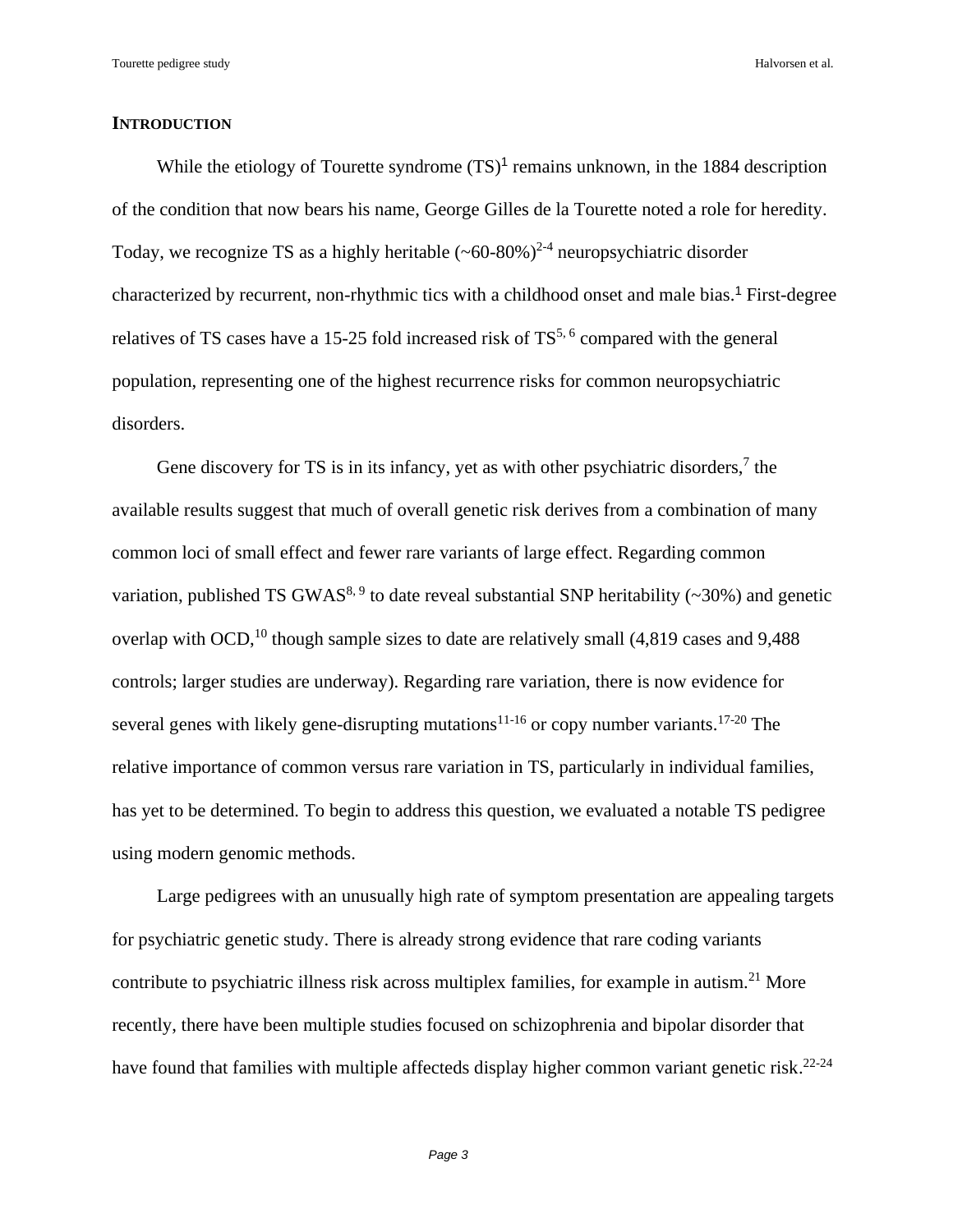The pedigree studied here was first described by Robertson and Gourdie in 1990.<sup>[25](#page-24-0)</sup> They reported a multiply-affected six-generation kindred with one founding couple and affected family members in five generations. A total of 122 members were identified, 85 were individually interviewed, and 53 were diagnosed as 'cases'. 'Cases' consisted of 28 with definite or probable TS, 20 with chronic multiple motor or vocal tics (CMT), and 5 with obsessivecompulsive behavior (OCB). Only eight of the 53 cases had previously consulted a doctor for their symptoms, with one receiving a diagnosis of TS. Many of those diagnosed later in adulthood presented with mild symptoms. For a full clinical and psychopathological description of the pedigree, see Robertson and Gourdie (1990).<sup>[25](#page-24-0)</sup>

This pedigree has previously been examined by linkage and candidate gene analysis. While an initial complex segregation analysis by Curtis et al.  $(1992)^{26}$  $(1992)^{26}$  $(1992)^{26}$  suggested the possibility that GTS could have been inherited as a single major gene with autosomal dominant inheritance, subsequent work by Brett et al. (1994, 1995a, b, 1996, 1997)<sup> $27-31$ </sup> was inconsistent with this hypothesis as areas of interest on chromosome 3, chromosome 8, and several candidate genes were ruled out. A genome-wide linkage scan was performed by Curtis et al  $(2004)^{32}$  $(2004)^{32}$  $(2004)^{32}$ , pointing to areas of modest interest (at least one result significant at 0.005 using two-point analysis) on chromosomes 5, 10 and 13. A subsequent factor analytic study of phenotypes from this pedigree by Robertson and Cavanna  $(2007)^{33}$  $(2007)^{33}$  $(2007)^{33}$  suggested that the genetics of TS in this pedigree may be more complex than previously appreciated (i.e. more than a few segregating risk loci).

We reanalyzed this TS pedigree using modern genomic methods. All 66 available DNA samples (25 TS, 15 CMT, 4 OCB cases and 22 unaffecteds) were genotyped using a dense SNP array to identify shared segments, copy number variants, and to calculate genetic risk scores. Eight cases were also whole genome sequenced to test whether any rare variants were shared

*Page 4*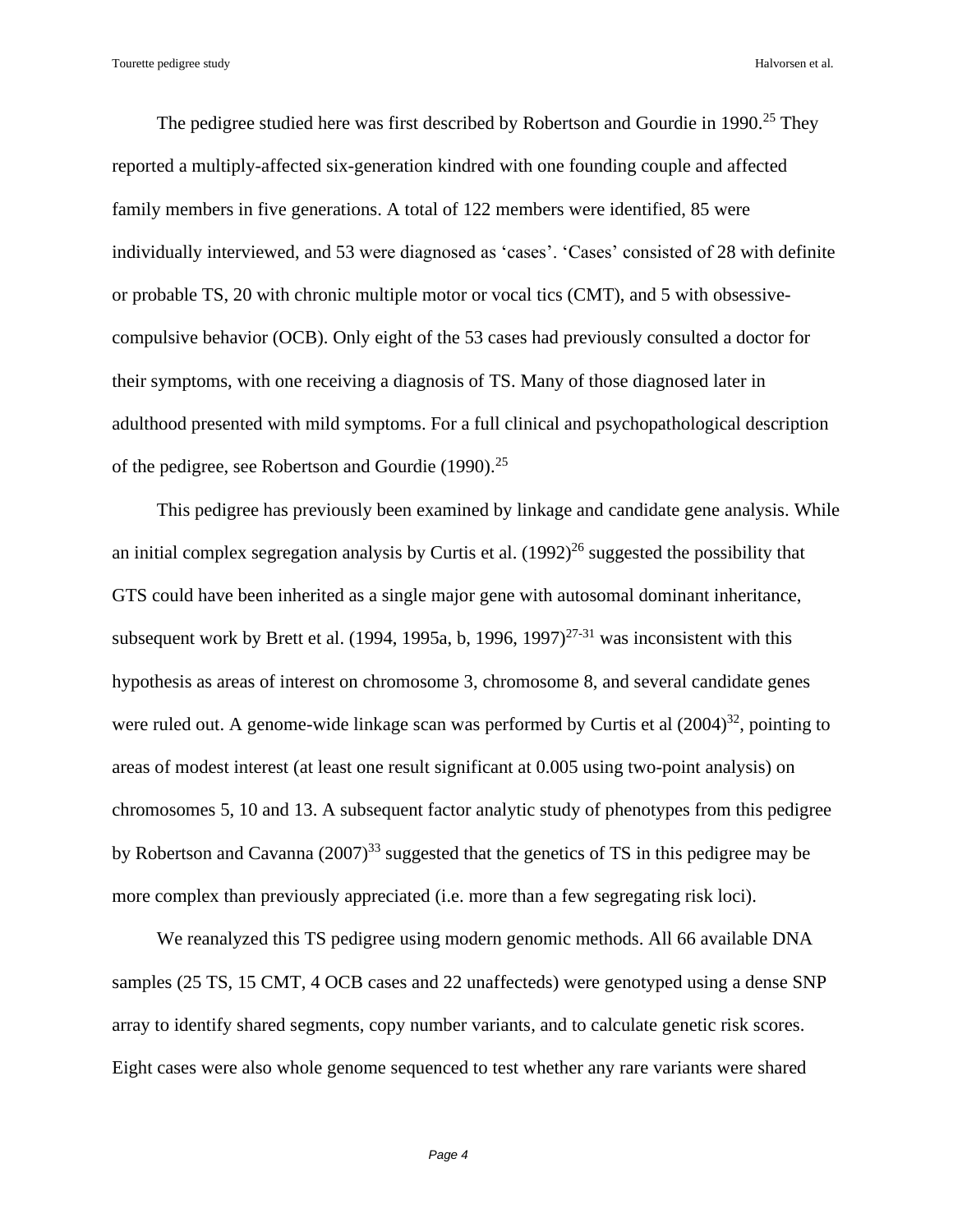identical by descent. These eight samples were selected from the most recent generation with DNA available and were spread across the pedigree in order to maximize the genetic distance between samples.

# **METHODS AND MATERIALS**

## Samples

All individuals provided written informed consent. The structure of the pedigree studied here is shown in *Figure 1*. We had access to a total of 66 DNA samples (25 TS, 15 CMT, 4 OCB) cases and 22 unaffecteds). For a full clinical and psychopathological description of the pedigree, see Robertson and Gourdie (1990).<sup>[25](#page-24-0)</sup> DNA was extracted from peripheral blood using standard methods.

# SNP array

All 66 samples were genotyped on the Illumina Multi-Ethnic Genotyping Array (MEGA) with ~1.7 million markers. Genotyping was performed at the SNP&SEQ Technology Platform at Uppsala University, Sweden and the results were analyzed using the software GenomeStudio 2011.1 from Illumina Inc. The raw dataset provided contains data from a total of 1,779,819 markers across a total of 67 samples (1 of which was a known duplicate). For downstream shared segment analysis, as quality control, we verified sex and relatedness and included only variants that were missing calls in  $\leq$  2% of samples, carried a Mendelian error rate  $\leq$  0.02 and had a MAF within the cohort of at least  $0.01$  (N = 736,144 SNPs). All 66 distinct samples had a genotype missingness < 0.02 and qualified for inclusion within the analysis.

# Shared segment analysis

We used the MEGA array genotype data to identify segments of the genome identical by descent (IBD). This was performed across all 66 samples included in the MEGA array data.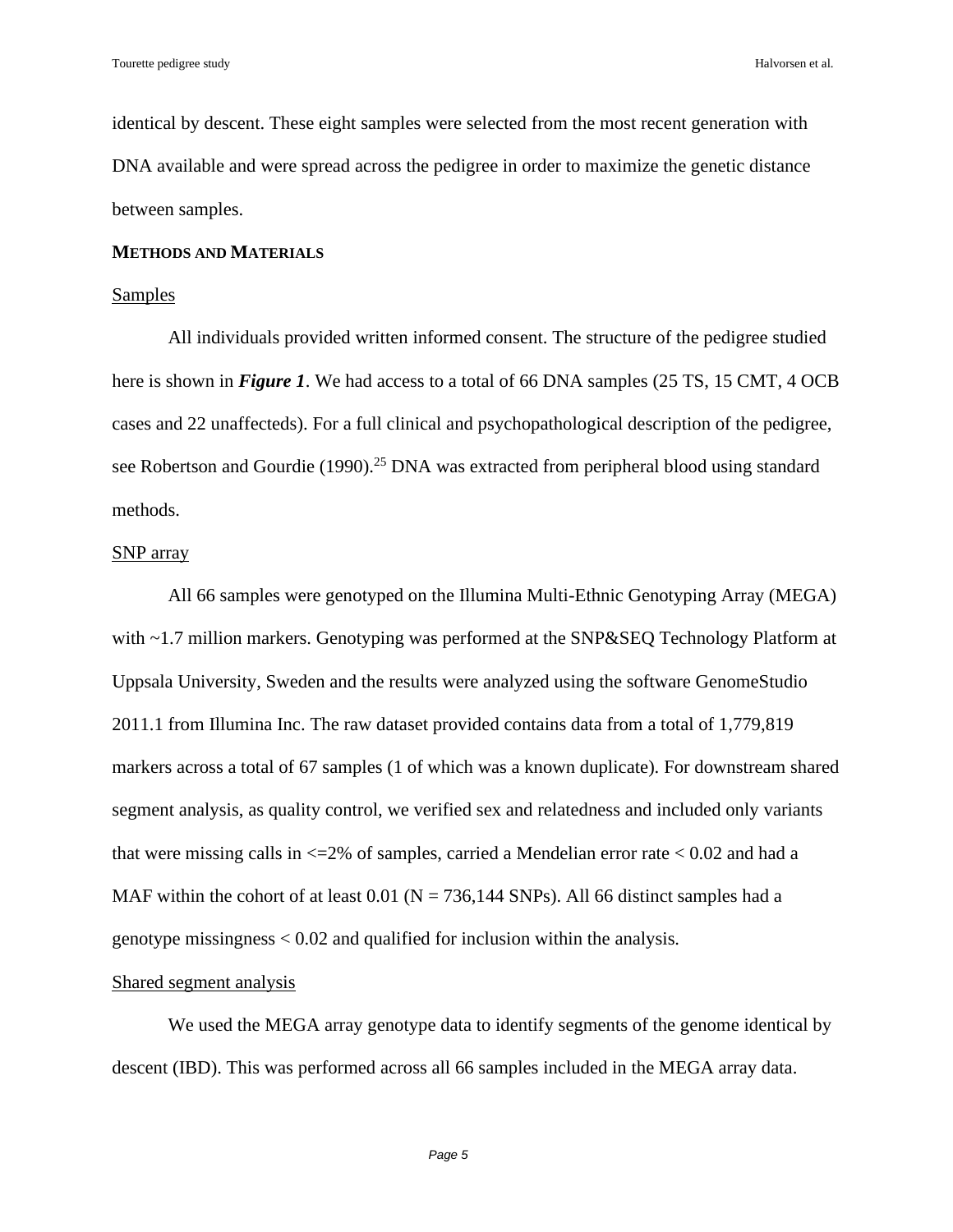Beagle (version r1399, settings: impute=false, ibd=true) was used to collect pairwise IBD segments and DASH (v1.1.0, settings: default) was used to cluster pairwise IBD segment calls. We converted these IBD segments into PLINK bed/bim/bam files, and then used GCTA v1.92.3 to transform these data into a genetic relationship matrix (GRM) for pedigree members using the subset of segments found at MAF  $>= 0.01$ . We used GCTA v1.92.3 again (--mlma –maf 0.01) to determine if any of these segments are associated with affected status within the pedigree to a multiple test corrected level of significance (ie. case/control with 44 cases and 22 controls), using the computed GRM to control for pairwise relatedness within the family. Cases are reported as having CMT, TS or OCB.

#### CNV analysis (arrays)

We used PennCNV v1.0.4 to call CNVs from genotype array data. The PennCNV script 'detect\_cnv.pl' was used to call copy number variants from sample-level B Allele Fequency (BAF) and Log R Ratio (LRR) data from all 1,779,819 markers that were on the array. We used 'filter\_cnv.pl' to subset on CNVs supported by at least 10 SNPs and have a confidence score of at least 10. We then used 'clean\_cnv.pl' (specifically, the function 'combineseg') to merge separate CNV calls on single samples that are likely part of one large single CNV, in order to form a final CNV callset. From this callset we identified a subset of 5 samples that had an LRR standard deviation or BAF drift  $> 95<sup>th</sup>$  percentile within the pedigree and excluded these from further analysis, leaving 61 samples (42 affecteds, 19 unaffecteds) for analysis. We note that of these 5 samples, 4 were  $>95<sup>th</sup>$  percentile for both LRR standard deviation and BAF drift, offering strong support for their exclusion from analysis.

Using the CNV callset, we performed standard CNV association testing, and also looked for specific CNV calls associated with a psychiatric phenotype from prior studies. We performed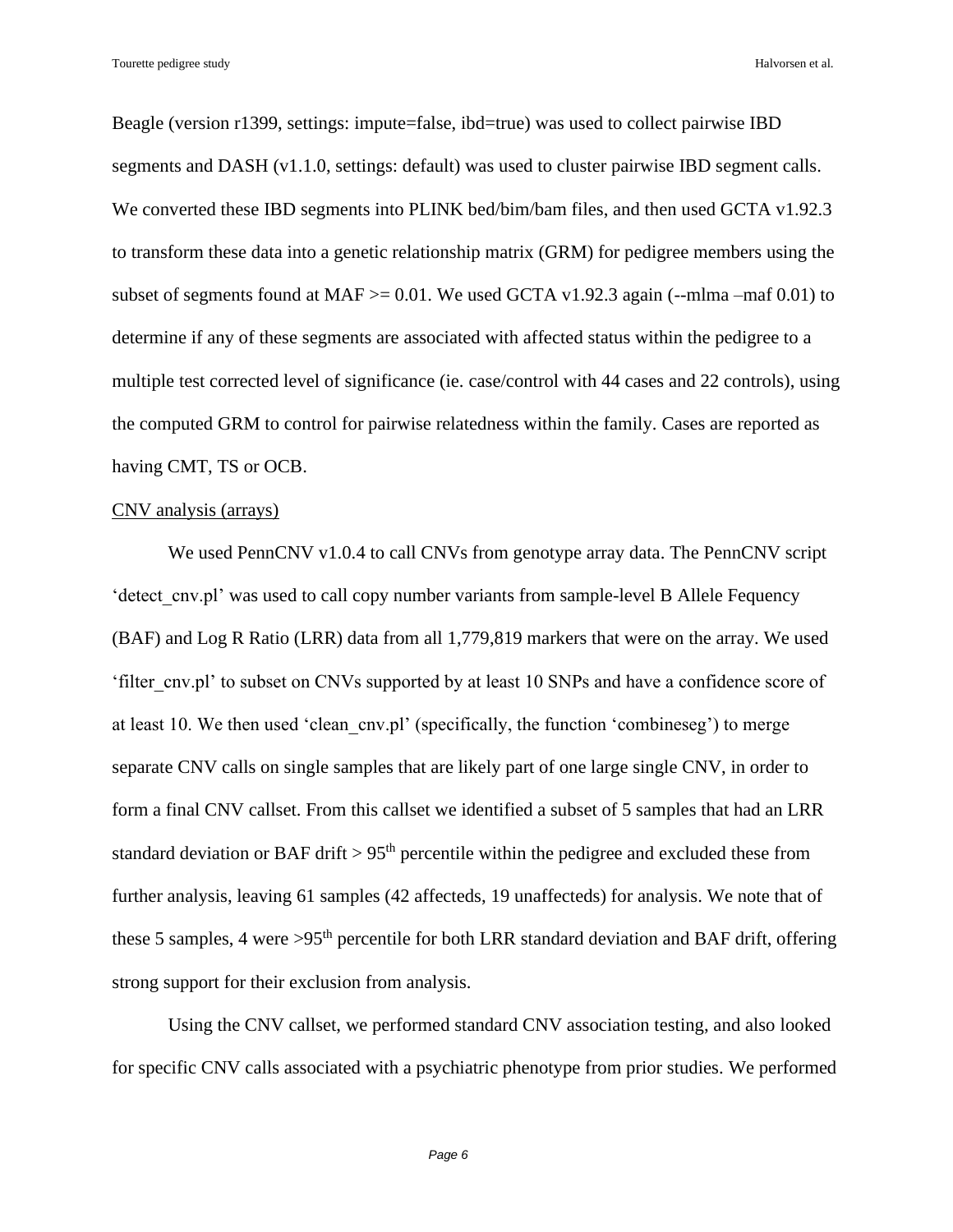CNV case/control association testing using PLINK v1.07, using 100,000 permutations and a seed value of 892523. We understood that this analysis was particularly underpowered, and thus took note of any CNVs with an association p-value < 0.05. We also examined in detail any CNV that carried a reciprocal overlap greater than 0.5 with an entry from a list of 54 previously identified neurodevelopmental CNVs.<sup>[34](#page-25-2)</sup>

# Whole genome sequencing (WGS)

A total of 8 cases were sequenced on the Illumina HiSeq X to a mean coverage of 36X with paired-end 150 bp reads. Sequencing was performed at the SNP&SEQ Technology Platform at Uppsala University, Sweden. We used the BAM and genomic VCF files produced by the Uppsala University bioinformatics core, aligned on GRCh37 and produced following GATK best practices, for downstream analyses. We performed joint calling using the genomic VCFs followed by variant quality score recalibration, once again according to Broad GATK best practices workflows. As quality control, we tested for concordance between array-based variant genotypes and sequence-based genotypes, which would be consistent with sample concordance. Disagreement between the genotypes would suggest that sample switching had occurred in WGS data.

### CNV analysis (WGS)

To call structural variants (deletions, duplications, inversions and translocations) from WGS data, we used Delly2 v0.7.7. For the calling of each distinct SV type we followed the suggested workflow for germline SV calling by the developers: 1) single sample calling using developer-provided exclusion regions for hg19, and using the 1kg\_human\_ref.fa file; 2) merging of sample level genotype calls into a unified site list with constraints min sv  $size = 500$ ,  $max\_sv\_size = 1000000$ ,  $max\_breakpoint\_offset = 500$ ,  $min\_reciprocal\_overlap = 0.5; 3$  re-

*Page 7*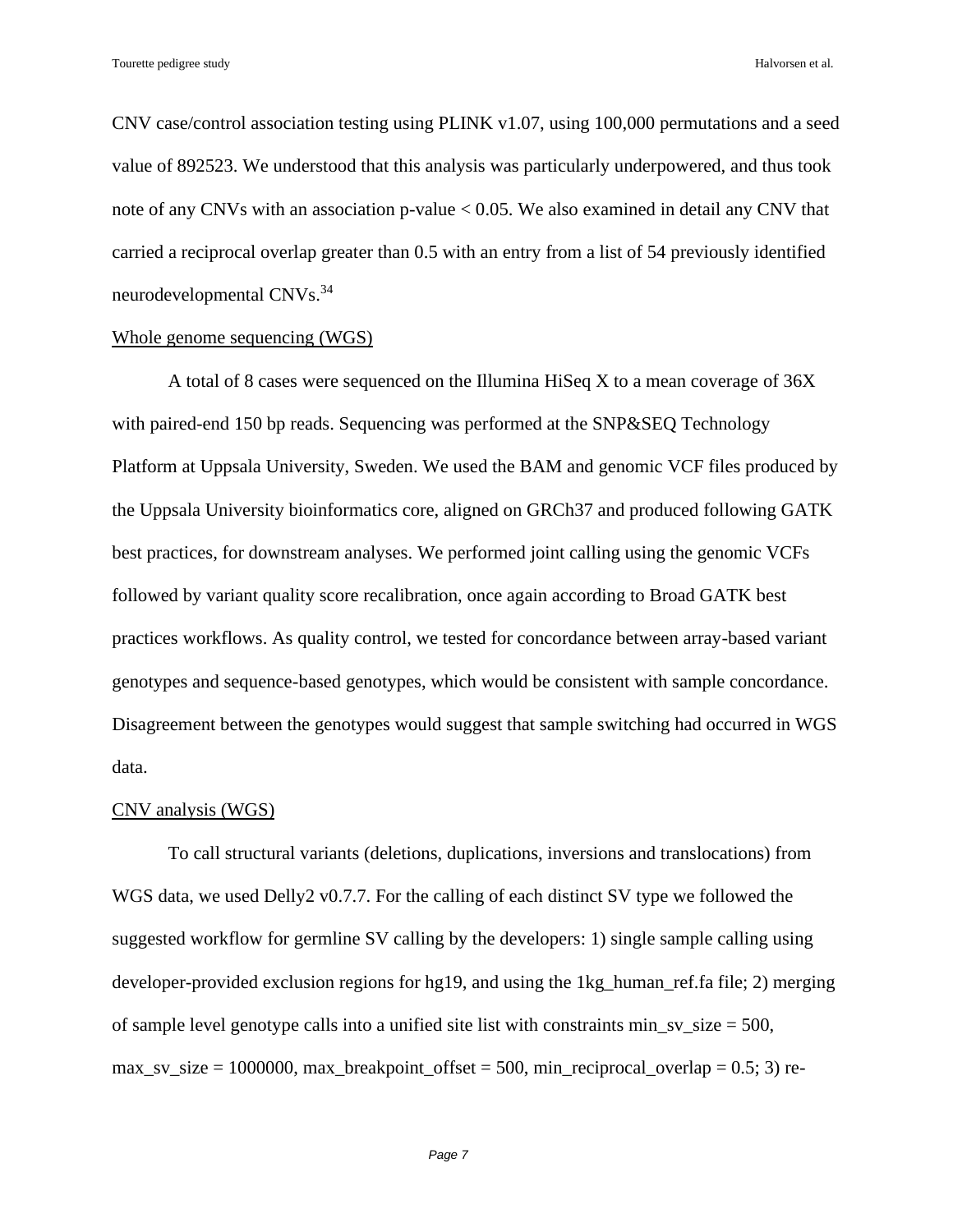genotyping each single sample using the unified site list; 4) merging of re-genotyped singlesample call BCFs to get one merged call BCF; and 5) application of the germline SV filter to the merged call BCF. We screened for CNVs (deletions, duplications, translocations and inversions) that overlapped exons from coding genes in Ensembl 37.75, and for deletions and duplications, did not overlap by more than 50% with CNVs found in  $> 1\%$  of the general population. We screened for CNVs that were absent from 9 internal non-pedigree samples and were found in at least 1 of the 8 index cases. We also screened for CNVs that had reciprocal overlap with the previously described 54 neurodevelopmental CNV regions<sup>[34](#page-25-2)</sup> and were found in at least one sample.

#### Repeat expansion analysis (WGS)

We screened the 8 WGS samples for shared previously reported pathogenic repeat expansions using TREDPARSE v0.7.8. $^{35}$  $^{35}$  $^{35}$  A total of 30 tri-nucleotide repeat expansion loci were screened for the presence of an expansion size with prior evidence of pathogenicity. Any positive results were listed, in particular any that were shared between more than one sample. In addition, we used ExpansionHunter v2.5.3, and screened for instances of expansions at the sample level where the majority of the reads spanned the entirety of the repeat, as opposed to containing the repeat region as a subset of the read.

# SNV/indel analysis (WGS)

For alignment and variant calling, GATK best practices were followed. Realignment, base quality score recalibration, and realignment at indel sites were performed at SciLifeLab. From genome-level VCF files we performed joint genotyping on 8 TS pedigree members alongside 9 additional samples in-batch, forming a single callset. We then performed variant quality score recalibration following GATK best practices, requiring that all variants fall within a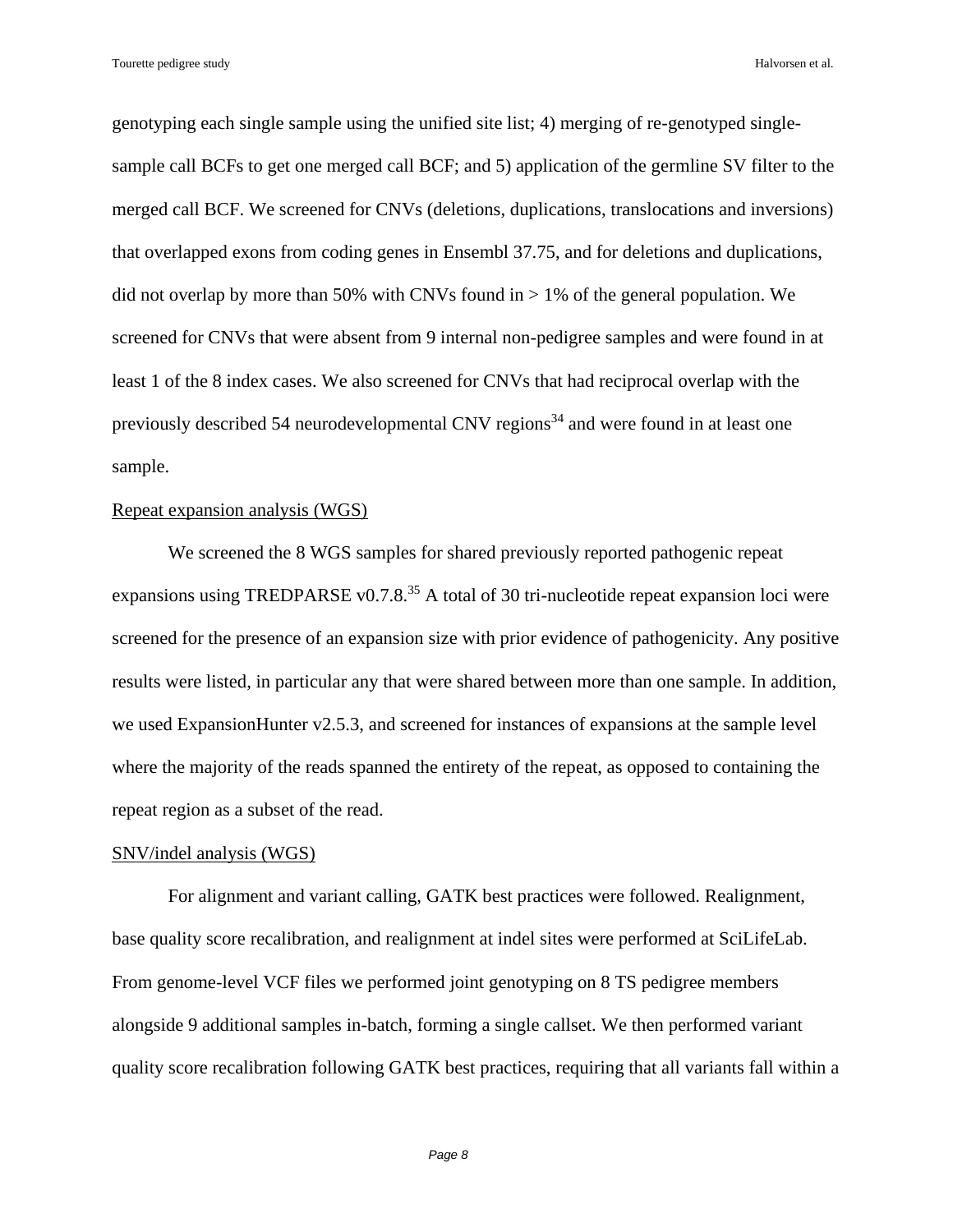VQSR tranche of >99.9% for SNVs and >95% for indels. After this we performed transcriptlevel variant annotation on the VCF using Variant Effect Predictor v90. Finally, additional annotation of the SNV/indel VCF was carried out using vcfanno v0.2.6, and included global and subpopulation allele frequency across exome and genome samples in gnomAD v2.0.2, as well as noncoding constraint percentiles derived from human genome data.<sup>[36](#page-25-4)</sup> We prioritized loss of function coding variation based on the probability of loss-of-function intolerance (pLI) from the nonpsychiatric subset of ExAC v0.3.1, $37$  and missense coding variation based on the MPC score (https://doi.org/10.1101/148353).

We screened for coding and noncoding variants with potential for contribution of risk to TS based on sharing between sequenced index cases to a degree that defied expectation. Three analyses of rare variation were constructed: 1) a genome-level screen for variants with evidence of excess sharing among index cases at a level of significance that survives a multiple test threshold, and 2) tests for an excess of rare nonsynonymous variant sharing relative to synonymous variants of similar MAF, and 3) tests for an excess of rare constrained (contextdependent tolerance score or CDTS<1%) noncoding variant sharing relative to nonconstrained (CDTS>=1%) noncoding variant sharing. P-values from variant-level association testing were derived from the R package RVS.<sup>[38](#page-25-6)</sup> We merged genomewide tests for oversharing with data from WGS deletions, duplications, translocations and inversions described previously. We also catalogued all coding SNVs and indels that were rare in all populations in gnomAD (gnomAD v2.0.2 popmax MAF < 0.0001), found in at least one sequenced case and carried strong evidence for being subject to purifying selection, either based on being loss of function within a gene that is highly loss of function intolerant ( $pLI > 0.995$ ) or based on being a missense variant with an MPC score  $\geq$  2.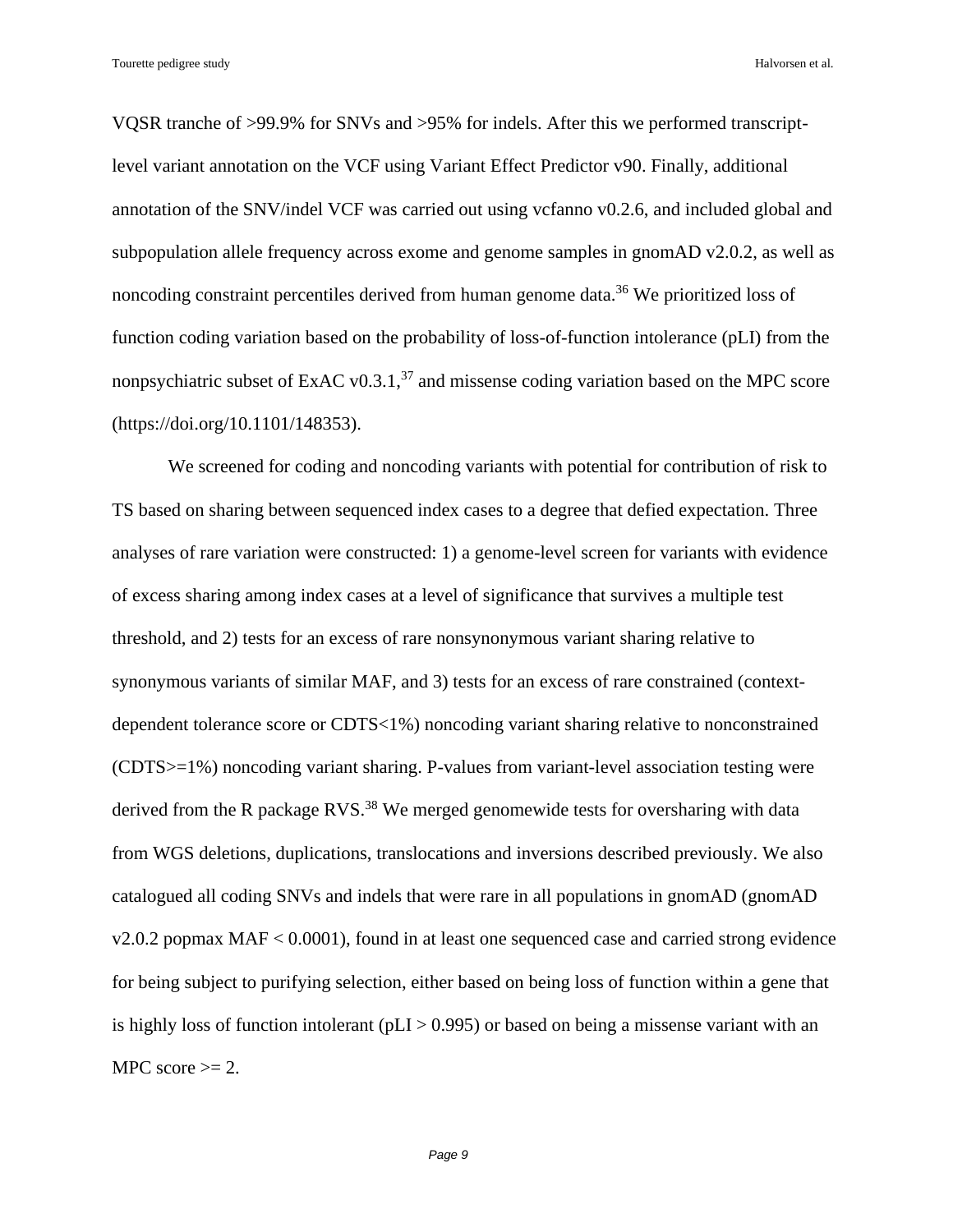# Genetic risk scores (GRS)

In order to generate discovery and target TS datasets for GRS analyses, we split the individual-level data from Yu et al  $9$  into two datasets. The first comprised 2108 cases and 5726 controls and was used for the discovery GWAS. The second comprised 2191 cases and 2848 controls and was used as the target sample. To process the pedigree data the same way as the unaffected and TS sample, we first redid variant and sample-level QC using the ricopili function 'preimp\_dir\_12' on default settings resulting in a dataset of 762,276 variants across all 66 pedigree samples. We then used the ricopili 'impute\_dirsub\_57' function on the dataset to impute common variation using 1000 genomes phase 3 as a reference panel, just as was done with external samples. Next, we subsetted on samples that could be classified as Europeanancestry according to PEDDY v0.4.2, resulting in a target sample set of 2832 unaffected controls, 2171 TS-affected cases, 22 unaffected pedigree members and 43 affected pedigree members. We also utilized published GWAS summary statistics for OCD<sup>[39](#page-25-7)</sup> and ADHD<sup>[40](#page-25-8)</sup>, consisting of case/control cohort sizes of 2688/7037 and 19,099/43,194 respectively.

Genetic risk score calculation was done using PRSice v2.2.6. Before proceeding with GRS calculation, we first cleaned our target genotype data using the following PRSicerecommended filter settings in PLINK :  $MAF \ge 0.05$ ; individual-level missingness < 0.1; variant-level missingness  $< 0.1$ ; Hardy-Weinberg equilibrium  $P > 1x10^{-6}$ ; exclude regions in MHC region (hg19 chr6:26,000,000-33,000,000). We ran all PRSice GRS calculations using the following settings: --base SUMSTATS\_FILE --seed 8653426 --target TARGET\_GENOTYPES - -keep SAMPLES\_KEEP\_FIDIID --binary-target T --fastscore --score avg --no-regress --stat OR. For a given GWAS summary statistic dataset, we derived the optimal p-value for partitioning unrelated TS cases and unrelated controls using PRSice with option '- -perm 10000' for a p-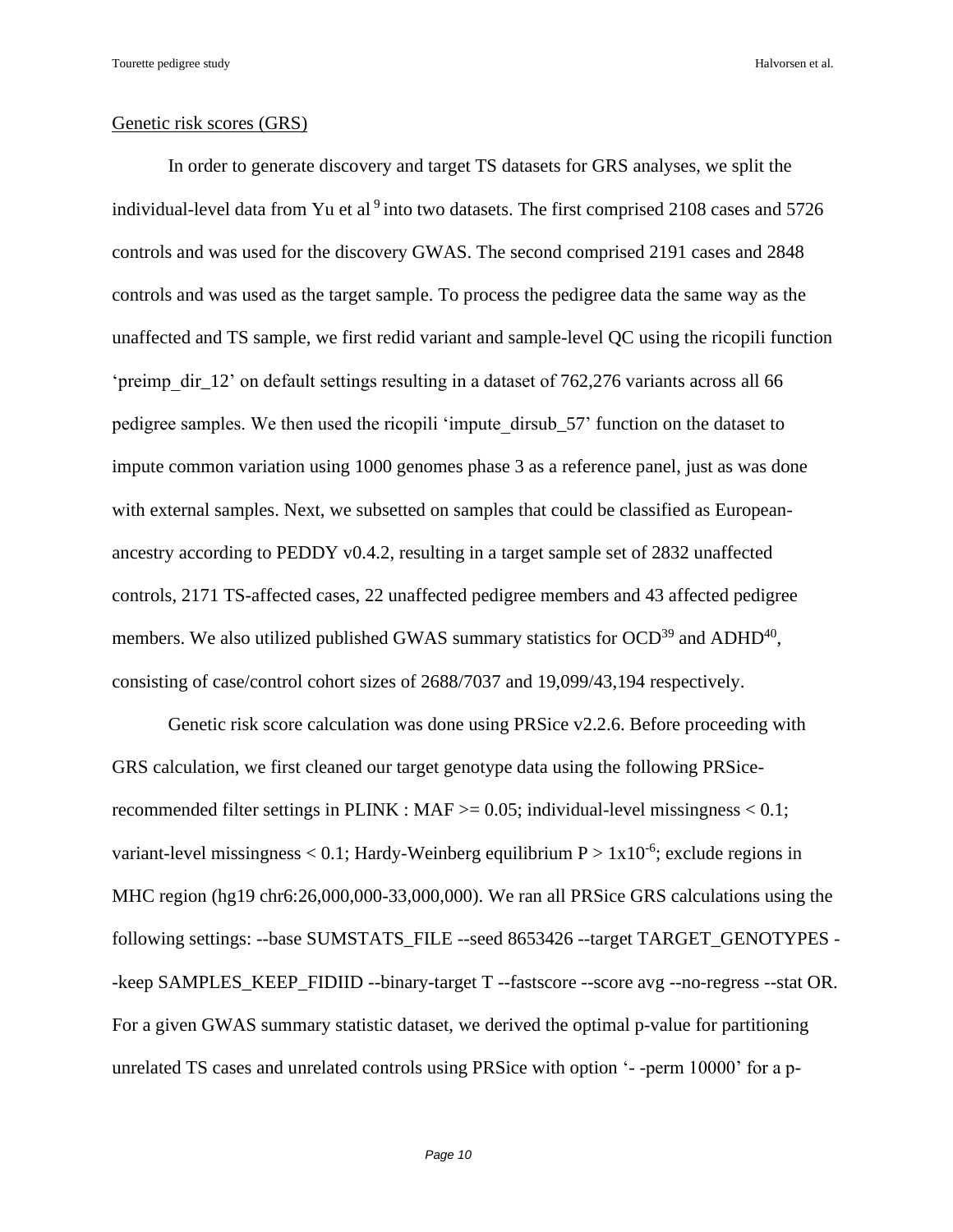value derived from 10,000 permutations of case/control status. These p-value thresholds were 0.1642, 0.1054 and 0.2964 for TS, OCD and ADHD respectively. We then split the set of lead SNPs into two groups: 1) SNPs with  $P_T \ge 0.5$ , and 2) SNPs with  $P_T \le$  derived threshold for GRS. The first group was meant to act as a negative control that might capture instances where differences between external samples and pedigree samples are due to some bias that is not biological in nature, while the second group represents the set of SNPs where most real common risk variation might reside. For each group we calculated GRS as above, with the option --extract QUALIFYING\_SNP\_FILE added.

All normalization and analysis of computed GRS values were done using R v3.4.3. For a given set of GRS values relevant to a phenotype, we Z-transformed the values specifically for the subset of samples that were in the pedigree or in the set of unrelated TS cases or population controls. We conducted multiple-group comparisons with integrated multiple correction using the Tukey honest significant difference test, implemented in R via the function 'TukeyHSD'. Plotting was done using ggplot2 (Wickham H (2016). ggplot2: Elegant Graphics for Data Analysis. Springer-Verlag New York. ISBN 978-3-319-24277-4, https://ggplot2.tidyverse.org.), with code for raincloud plots taken from [https://micahallen.org/2018/03/15/introducing](https://micahallen.org/2018/03/15/introducing-raincloud-plots/)[raincloud-plots/](https://micahallen.org/2018/03/15/introducing-raincloud-plots/) (https://wellcomeopenresearch.org/articles/4-63/v1).

For comparisons of GRS that effectively controlled for pairwise relatedness, we used an approach described previously<sup>[22](#page-23-2)</sup> that relies on the R package GMMAT.<sup>[41](#page-25-9)</sup> We formed a kinship matrix across all pedigree samples and all external control samples based on autosomal SNPs from the previously described set of genotypes that have a MAF of at least 0.05 in the full cohort. In R, we then used the GMMAT function glmm.wald() to form a logistic mixed model where for a given binary comparison, membership of one group versus the other was the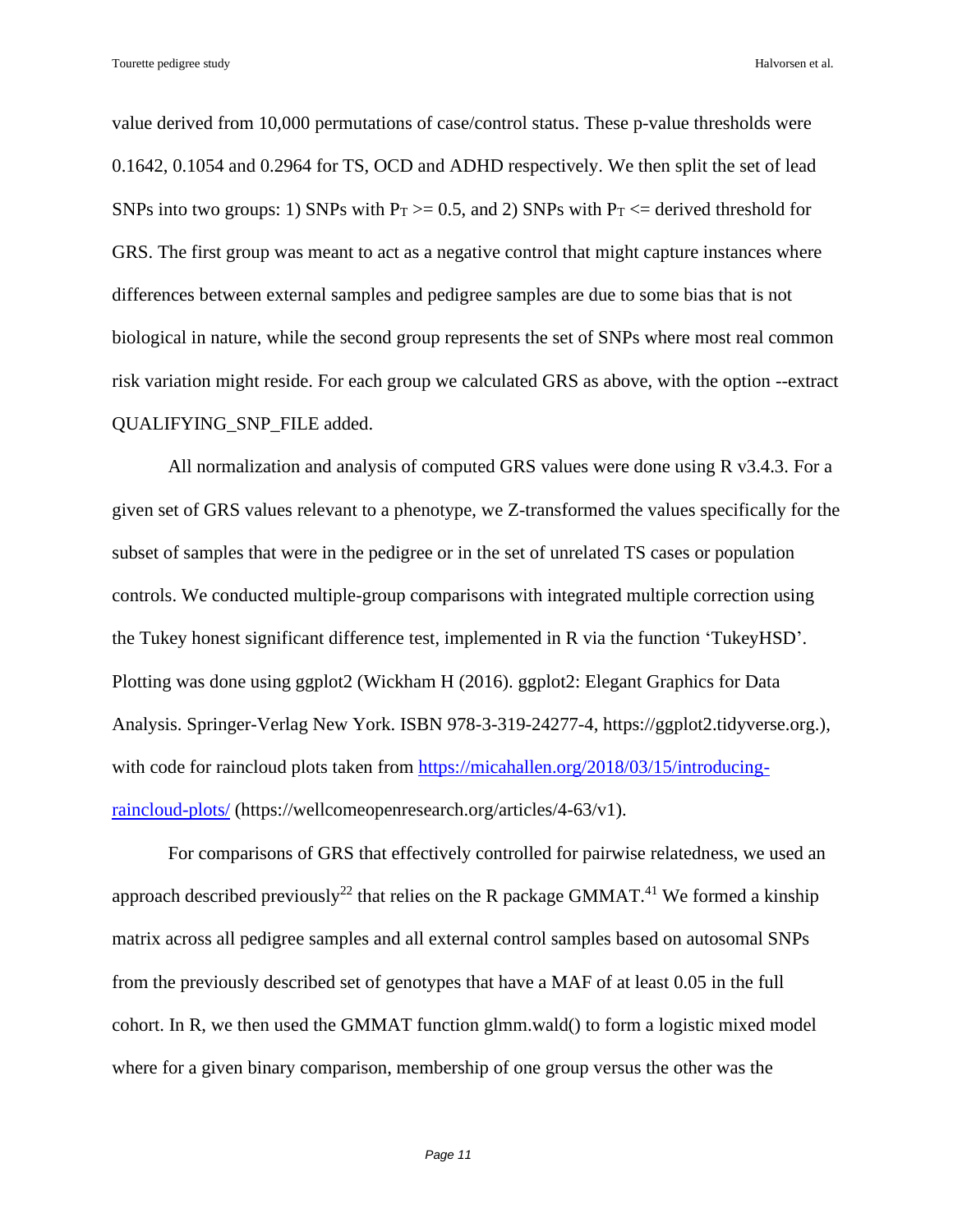outcome, and the only listed fixed effect was gender. The kinship relationship matrix for included samples was provided as a random effect in the model. As described  $\ln^{22}$  $\ln^{22}$  $\ln^{22}$  we fitted this model by maximum likelihood using Nelder–Mead optimization. To make the fitting tractable, we selected a set of 260 random samples from the control cohort set (based on retaining a 1:4 pedigree/control sample ratio) for use in our analysis versus the 65 assessable samples in the pedigree dataset.

#### **RESULTS**

#### Quality Control for array and WGS data

The genotype array data proved to be high quality. Genotype concordance between duplicates in the data was 99.99%. We used PLINK to assess sequence-derived sex and pairwise relatedness in array data. We found that all 66 genotyped family member sexes were concordant with those reported in the provided family pedigree. We next performed pairwise relatedness with the plink '--genome' function on LD-pruned variants with MAF > 10% (see Methods and Materials), and verified that all relationships reported in the pedigree up to the second degree are supported by the array data.

Like the array data, WGS data also was of high quality. On average, 98.9% of reads per sample were successfully aligned to the reference and mean coverage was 36.1X (range: 31.4X-39.0X). We used PLINK to perform relatedness checks between WGS data and reportedly matching array data, using genotypes from 50,108 easily-intersected variants between the data. All WGS/array sample pairs reported as coming from the same individual showed near 100% relatedness, consistent with the DNA from these pairs coming from a single individual. Shared segments in array data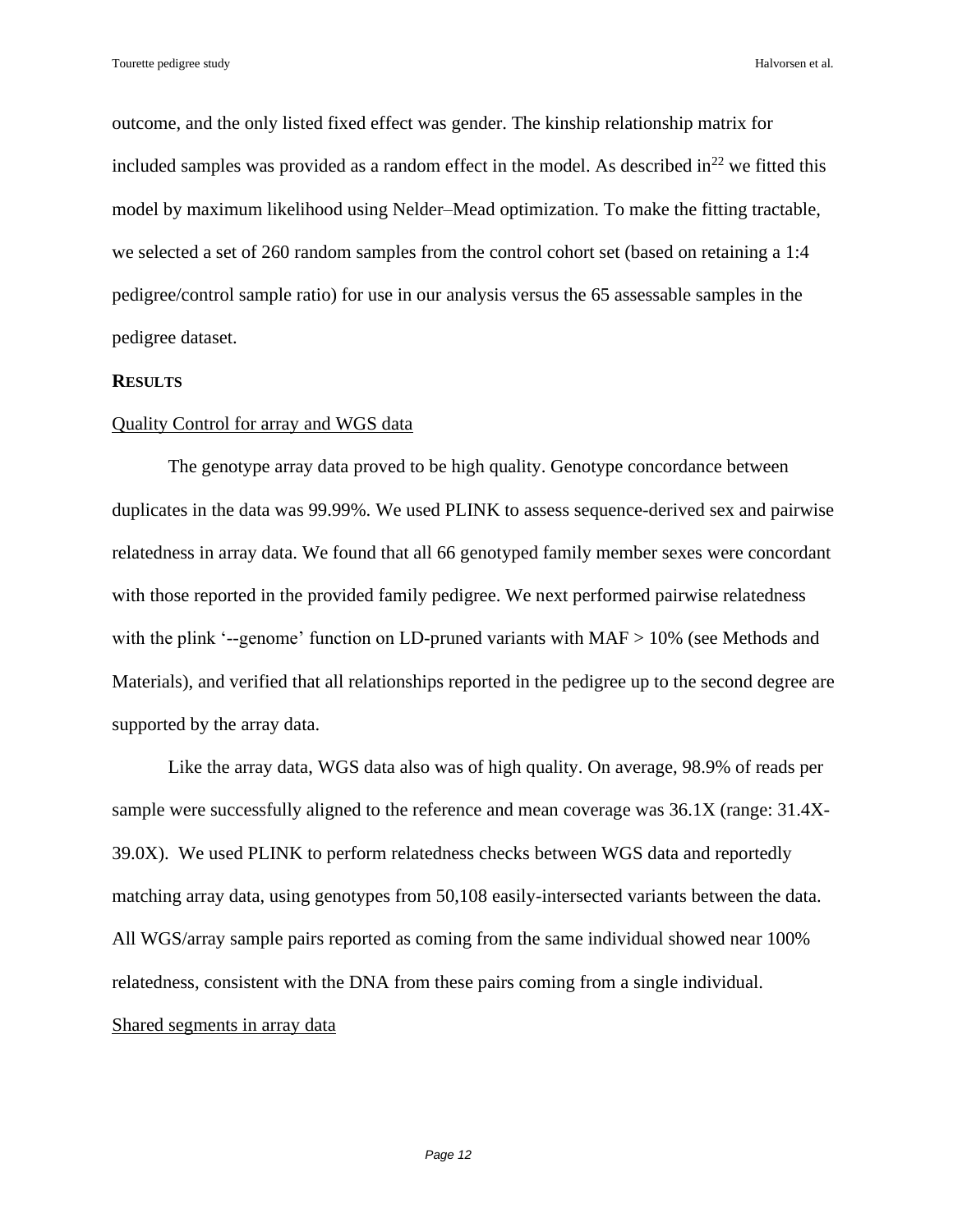Using high density array data, we identified 57,533 total distinct shared segments (ie. haplotypes) within the pedigree. We tested for the presence of a shared segment found at a higher dosage in affected family members (CMT, OCB, TS) at a significance level that survives multiple test correction  $(0.05 / 57,533 = 8.7 \times 10^{-7})$ . To accomplish this, we utilized a mixed model approach that takes familial pairwise relationships as covariates in comparing haplotype dosage, as described elsewhere. $^{23}$  $^{23}$  $^{23}$ 

We were unable to identify any shared haplotype that passed the preset significance threshold (Figure 2A, Supplemental Table 1). The region that came closest was a segment which maps to chr7:34282415 ( $P = 1.7 \times 10^{-4}$ ). The genes nearby (*BMPER* and *NPSR1*) have no reported relevance to neuropsychiatric phenotypes. These null results are consistent with the absence of a single fully penetrant variant that might explain the high rate of TS within the pedigree.

### CNV screen in array data

We called CNVs from array intensity data using PennCNV  $v1.0.4$ , and tested for evidence of overrepresentation of single CNVs in affecteds, as well as the presence of CNVs with known neuropsychiatric consequence.<sup>[34](#page-25-2)</sup> We focused the analysis on a subset of 6513 QCpassing calls found within 61 QC-passing samples (42 affecteds, 19 unaffecteds). We first used PLINK v1.07 to determine if there is a CNV where the degree of elevated frequency in affecteds versus unaffecteds passes the multiple test corrected threshold. Here, since we were able to detect a total of 12,037 distinct markers for CNVs found at least once across the pedigree, we set the threshold as  $0.05 / 12{,}037 = 4.2 \times 10^{-6}$ . We were again unable to find a CNV that passed the preset threshold (Figure 2B, Supplemental Table 2). The most significant results were duplications overlapping the genes *SLC2A3* and *SLC2A14*, neither of which carry any known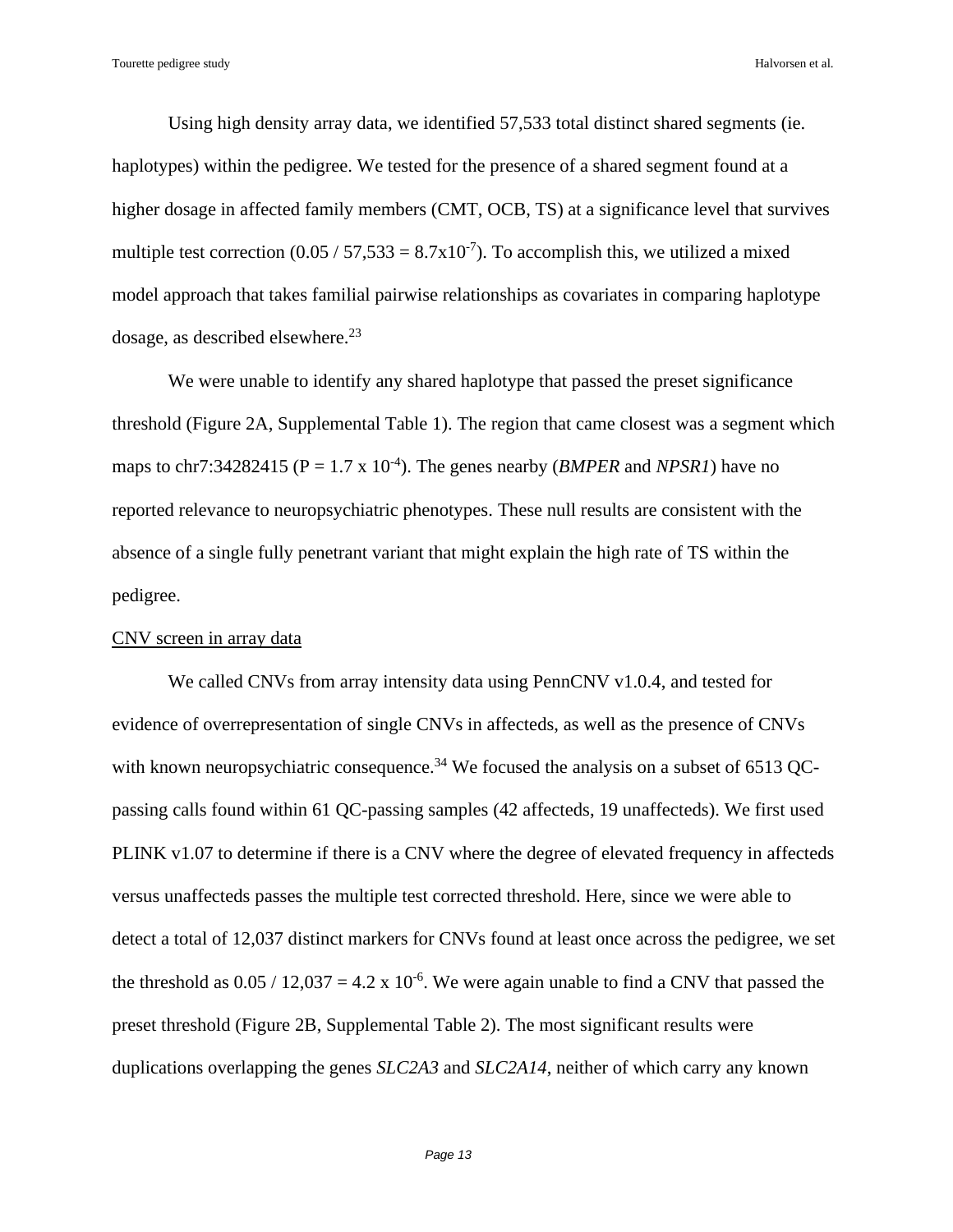relevance to neuropsychiatric phenotypes.We next screened the CNV callset for overlap with a set of 53 previously described neurodevelopemental CNVs. We detected 2 overlapping calls mapping to a single parent-child transmission of a 450kb 15q11.2 deletion. Given that this is the only observance of this CNV in the cohort, and that both parent and child are reported as unaffected, it seems unlikely that this CNV is relevant to the phenotype.

# Oversharing of SNVs, indels and SVs in WGS data

For the 8 affected cases that we whole genome sequenced, we used the RVS package in R to compute, given the pedigree, the probability of the sharing pattern observed by chance. All CNVs that overlapped a coding base were included, while only SNVs and indels that were either nonsynonymous or in a region with CDTS < 5% were considered. We weighted this probability for SNVs and indels by their frequency in gnomAD v2.0.2, and corrected for the total number of variants assessed in this way (5349 total), searched for a variant where the degree of oversharing passed the multiple test corrected threshold  $(0.05 / 5349 = 9.3 \times 10^{-6})$ . We were unable to identify a single variant where the probability of the sharing occurred by chance passed the significance threshold. The most significant instance of oversharing was a noncoding SNV within an intronic region of the protein-coding gene  $WDR37$  (4 of 8 pedigree samples,  $p=2.8x10^{-5}$ ). The most significant oversharing of a CNV is that of a duplication overlapping the gene *CGNL1* (4 of 8 pedigree samples,  $p=1x10^{-4}$ ).

We did identify 3 variants that were found in 5 of 8 samples. One was a noncoding SNV in the 5' untranslated region of the gene *BBS10*, another was a noncoding SNV in the 3' untranslated region of the gene *SLC2A4RG*, and the final variant was a missense SNV in *RTEL1* gene. None of the overlapping protein-coding genes have known psychiatric relevance. Only *RTEL1* showed particularly high gene expression in brain in GTEx.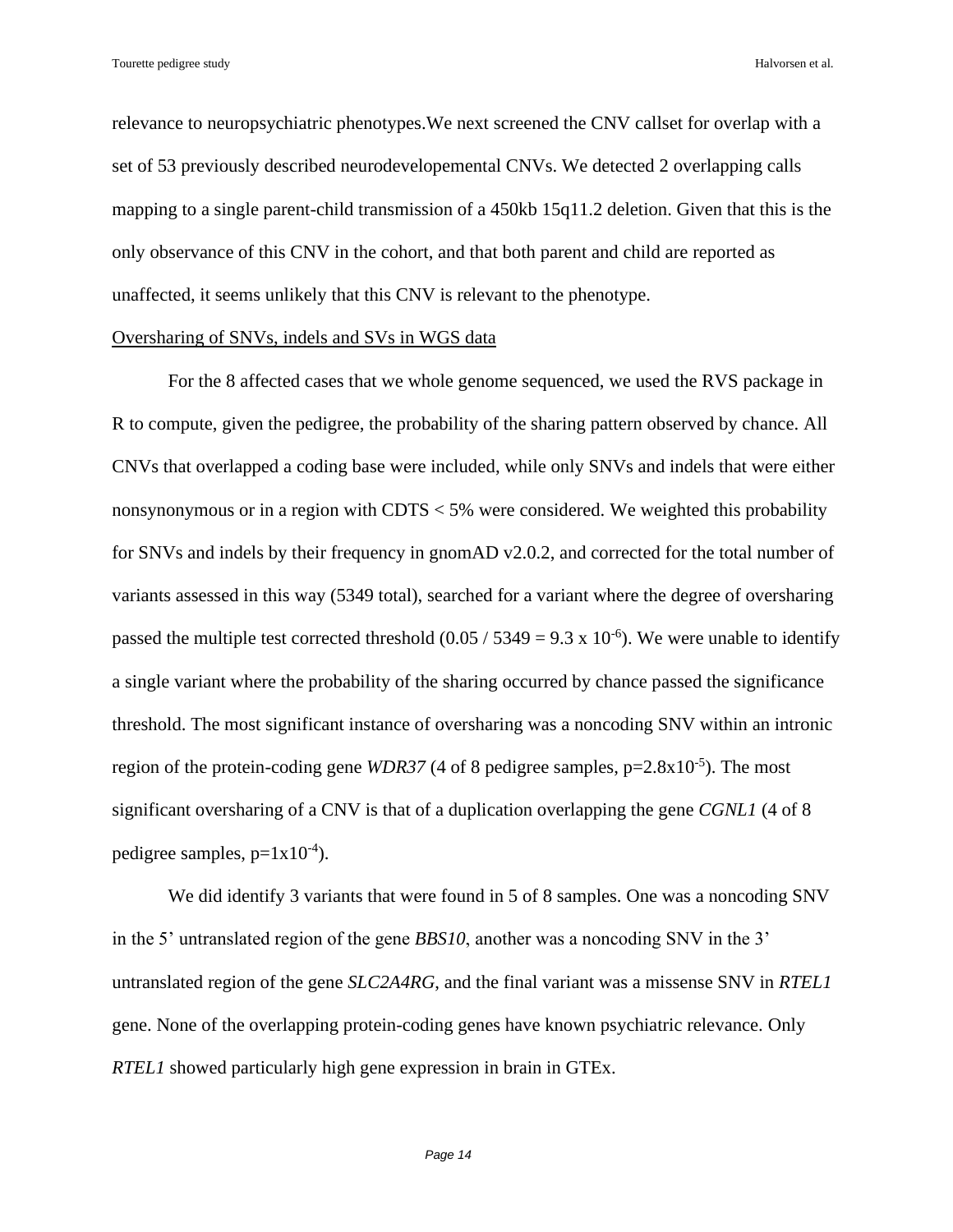# Sharing of damaging SNVs and indels in WGS data

While there is no compelling evidence in the data for a single penetrant variant that is found among all 8 index cases that underwent WGS, we also tested the hypothesis that there may be damaging rare variants in the pedigree that altogether are overshared to a greater degree than expected by chance. For a given selection of genomic bases that fit a broad classification of annotation (coding, noncoding) we used a corresponding set of variant level annotations that could be considered neutral within these spaces (synonymous variation and variants in regions with  $CDTS > 1\%$ , respectively). We compared the ratio of sharing/nonsharing of variants that are rare (gnomAD popmax MAF < 0.0001) with a deleterious classification to that of neutral variation, since these variants best represent patterns of sharing specific to this pedigree.

We noted some oversharing of loss of function coding variation relative to presumably neutral synonymous variation (Odds Ratio=3.39, p=0.009, Supplemental Figure S1). There was no significant evidence for oversharing of noncoding variation in constrained versus nonconstrained regions, or for missense variation relative to synonymous variation. Oversharing of loss of function variants would be consistent with a non-zero amount of these variants contributing to total genetic risk for TS for at least a fraction of cases. Despite this, there is no single variant with deleterious annotation that is found in all 8 index cases that has potential to explain the heritability within this pedigree. Ultimately, these data do not offer compelling evidence that there are discernable shared rare variants that contribute to TS risk within this particular pedigree.

# Damaging coding SNVs and indels present in the pedigree

We identified a total of 27 variants that could be classified as damaging coding variants (Table S3). Of these, 23 could be classified as damaging based on having missense annotation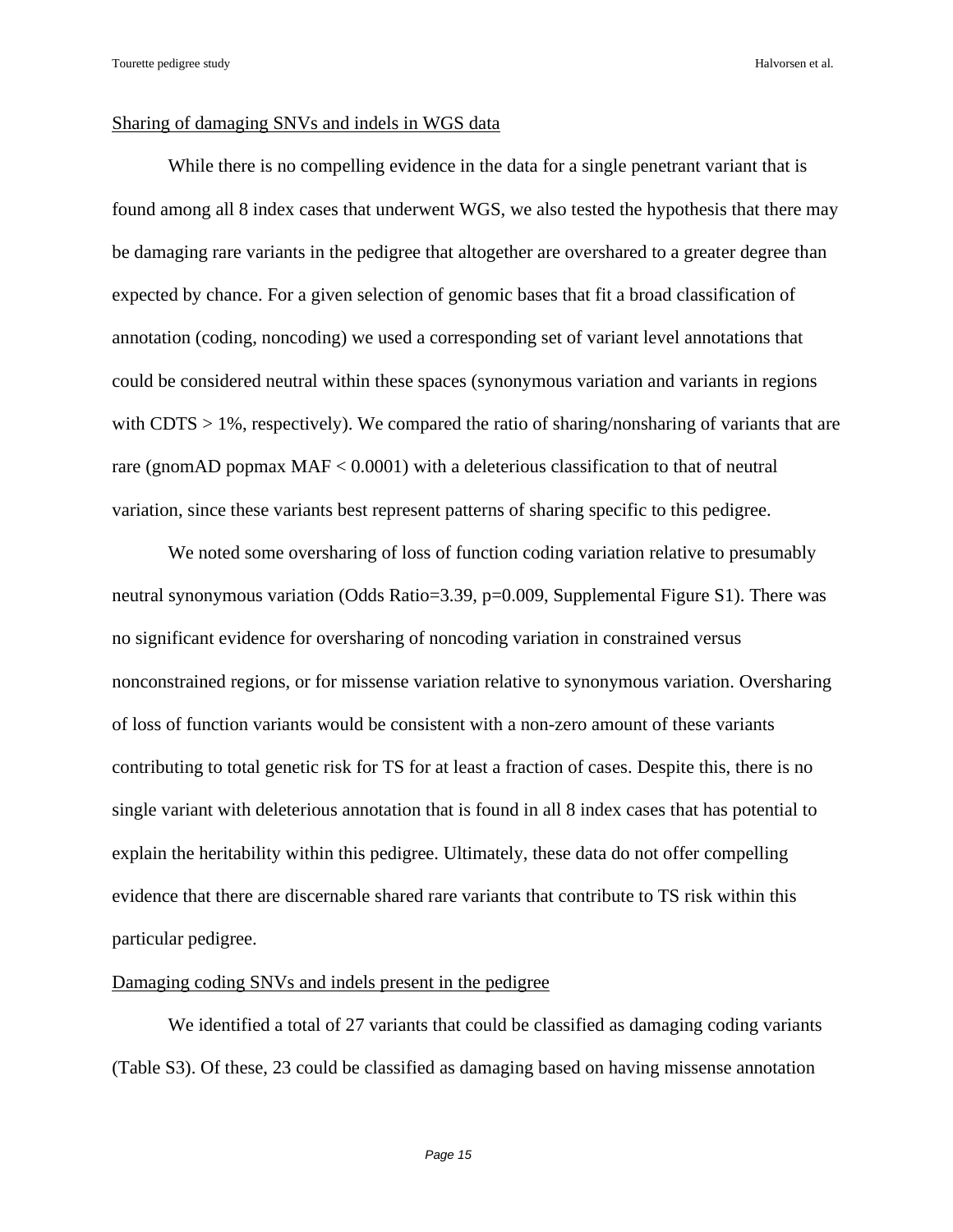with an MPC score  $\geq$  2, while 4 could be classified as damaging based on having loss of function annotation and falling within a gene that has a pLI score in the nonpsychiatric subset of ExAC v0.3.1 > 0.995. Of these, only 2 were shared, a damaging missense variant in *ALKBH6* (carried by 3 of 8 index cases) and a damaging missense variant in *PDE4A* (found in 2 of 8 index cases).

# Genetic risk scores of unrelated TS cases and healthy controls

As a final analysis of the genetic variation within the pedigree, we tested the hypothesis that the family carries a burden of genetic risk on the more common end of the allele frequency spectrum, detectable through computation of common variant genetic risk scores (GRS). We calculated sample-level GRS values for TS, OCD and ADHD across a European ancestry cohort consisting of 65 genotyped pedigree members (43 affected, 22 unaffected), 2171 unrelated TS cases and 2832 healthy controls. See Methods and Materials for details.

Before proceeding, we checked for evidence of any sort of systemic stratification of pedigree and unrelated case/control data, and were unable to find any. We selected a subset of 13 unrelated married-in members of the pedigree and constructed a principal components analysis (PCA) of genetic variation with  $MAF > 0.05$  in these individuals alongside unrelated TS cases and unaffected controls. Since the 13 pedigree members are unrelated we do not expect that the PCA will be impacted by any patterns of relatedness, and should only be influenced by ethnicity. We found no evidence for stratification of these individuals and the rest of the unrelated case/control cohort across 20 prinicpal components (Supplemental Figure S2). We also conducted PCA on the unrelated case/control cohort with a representative in-family member (sample 14, close in relationship to pedigree founders) and do not see any separation of the infamily member from other unrelated samples across PCs (Supplemental Figure S3).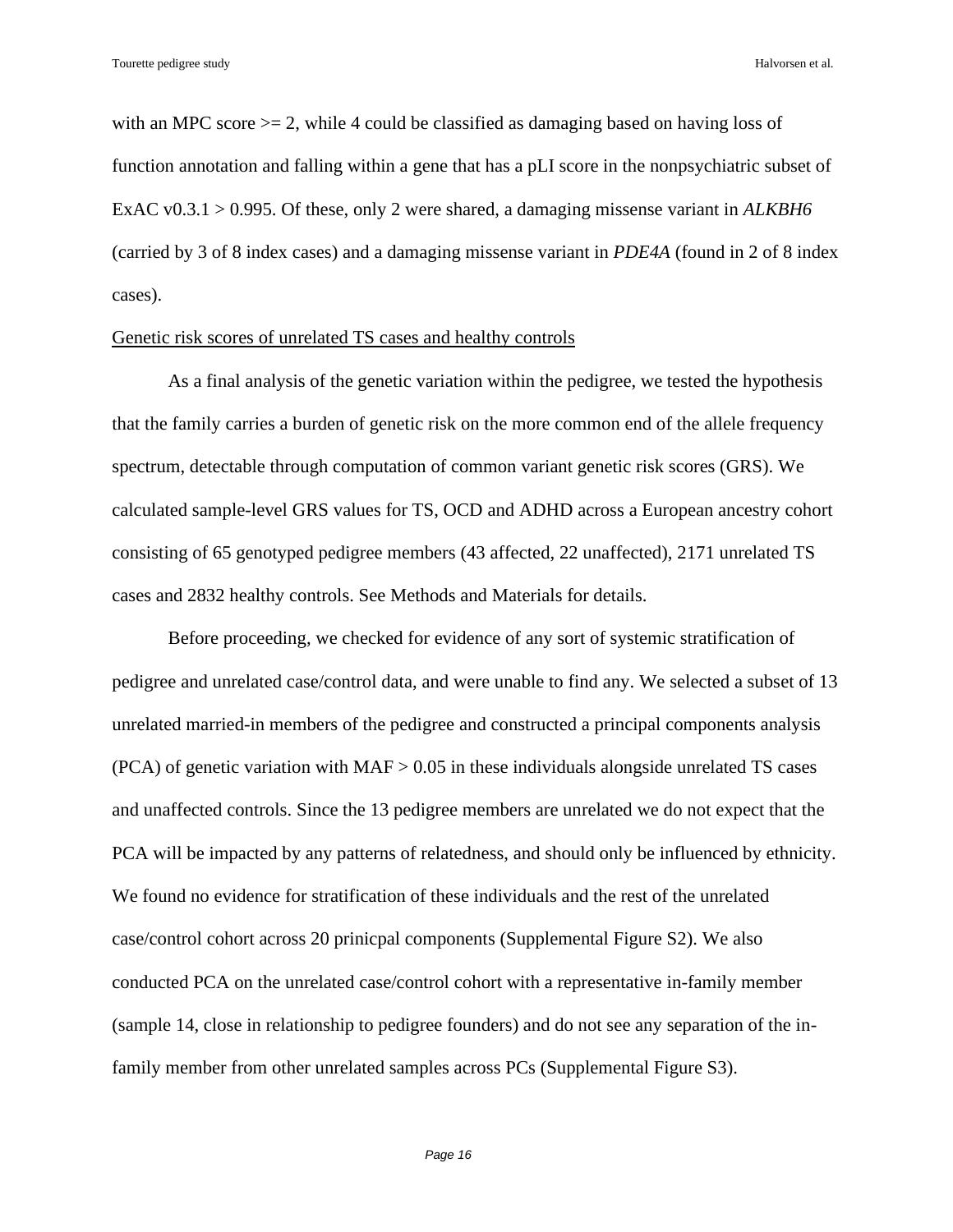We constructed a set of GRS comparisons meant to 1) test the null hypothesis of an absence of genetic signal in a scenario where GRS calculations only include flat summary statistics ( $P \ge 0.5$ ), and 2) test the null hypothesis that there is an absence of group differences with regards to GRS calculated from meaningful summary statistics (P-value selected using the permutation procedure in PRSice v2.2.6, set as 0.1642, 0.2964 and 0.1054 for TS, OCD and ADHD respectively). We partition the samples into four different groups, 1) population controls, 2) unrelated TS cases, 3) unaffected pedigree samples and 4) affected pedigree samples. If sample GRS values are comparable and there are no unknown covariates biasing GRS values, then the values computed using null summary statistics should be comparable between cohorts. Indeed we find this to be the case for all 3 comparisons (Figure 3, Supplemental Figures S4 and S5).

When using GRS values computed from clumps with  $P < 0.5$ , we found substantial differences between groups. We find that as expected, TS cases have a higher GRS than population controls (difference = 0.30, Tukey's HSD adjusted  $P < 1x10^{-8}$ ). We failed to find statistically significant evidence that unaffected family members have a higher load than controls (difference = 0.42, adjusted  $P = 0.19$ ). We do however observe a higher level of GRS in affected family members than controls (difference = 0.79, adjusted  $P = 1.3x10^{-6}$ ). We fail to observe a statistically significant difference in GRS between affected and unaffected family members, potentially due to low sample size (difference  $= 0.37$ , adjusted  $P = 0.49$ ).

Similar analyses of the load of common risk variation for OCD and ADHD did not yield similar results. We did not find significant evidence of elevated OCD GRS in affected pedigree samples relative to controls (difference  $= -0.08$ , adjusted P $= 0.96$ , Supplemental Figure S4). We found that pedigree affected samples had unusually low ADHD GRS values relative to controls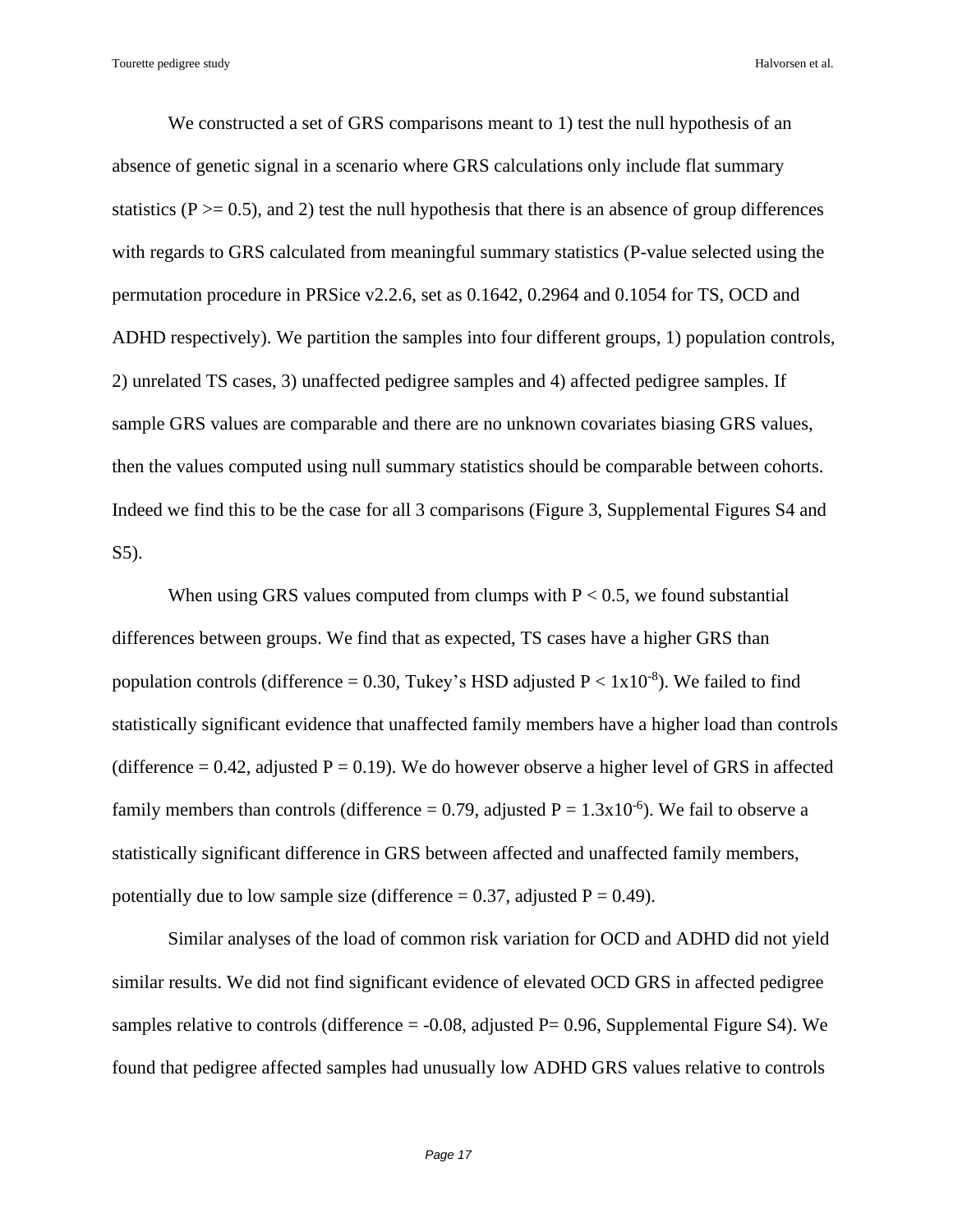(difference =  $-1.01$ ,  $P = 2x10^{-10}$ , Supplemental Figure S5). This is surprising given the genetic correlation between ADHD and TS, but could simply reflect the genetic profile of this family primarily being centered on TS risk. Interestingly, unaffected pedigree samples do not display a significant difference in ADHD GRS from controls (difference  $= -0.1$ ,  $P = 0.97$ ).

We performed several follow-up analyses to determine if the elevation in GRS among pedigree affecteds could be explained via upstream batch effects or biasing that is technical in nature, and were unable to identify any. We repeated the GRS procedure with variants that had MAF > 0.20 in unaffected samples from the TS GWAS sumstats to determine if the GRS elevation was limited to rare variation, and found that there was still a clear elevated GRS in affected pedigree members relative to controls (difference =  $0.61$ , P =  $4.3 \times 10^{-5}$ ). To determine if the results are consistent when a different means of computing GRS is utilized, we used PRS- $CS<sup>42</sup>$  $CS<sup>42</sup>$  $CS<sup>42</sup>$  to compute SNP-level weights followed by PLINK to compute GRS based on these weights. The results of a comparison between pedigree affecteds and unrelated controls with regards to TS GRS was consistent with the PRSice result described earlier (difference  $= 0.67$ , P  $= 5.1 \times 10^{-5}$ ).

Finally, it was important to compile a comparison of GRS values between pedigree samples and unaffected controls in a manner that controls for pairwise relatedness between all samples, since in this comparison, essentially all cases are from the same family. To do this we followed a protocol described in separate work<sup>[22](#page-23-2)</sup> that relies on the R package GMMAT<sup>[41](#page-25-9)</sup> for forming and analyzing a logistic mixed model. In the model we defined as the outcome membership within the group being tested, defined sex as a fixed effect, and defined the genetic relationship matrix between all included samples as a random effect. As with before we found that samples with higher GRS are more likely to be cases within the pedigree than they are to be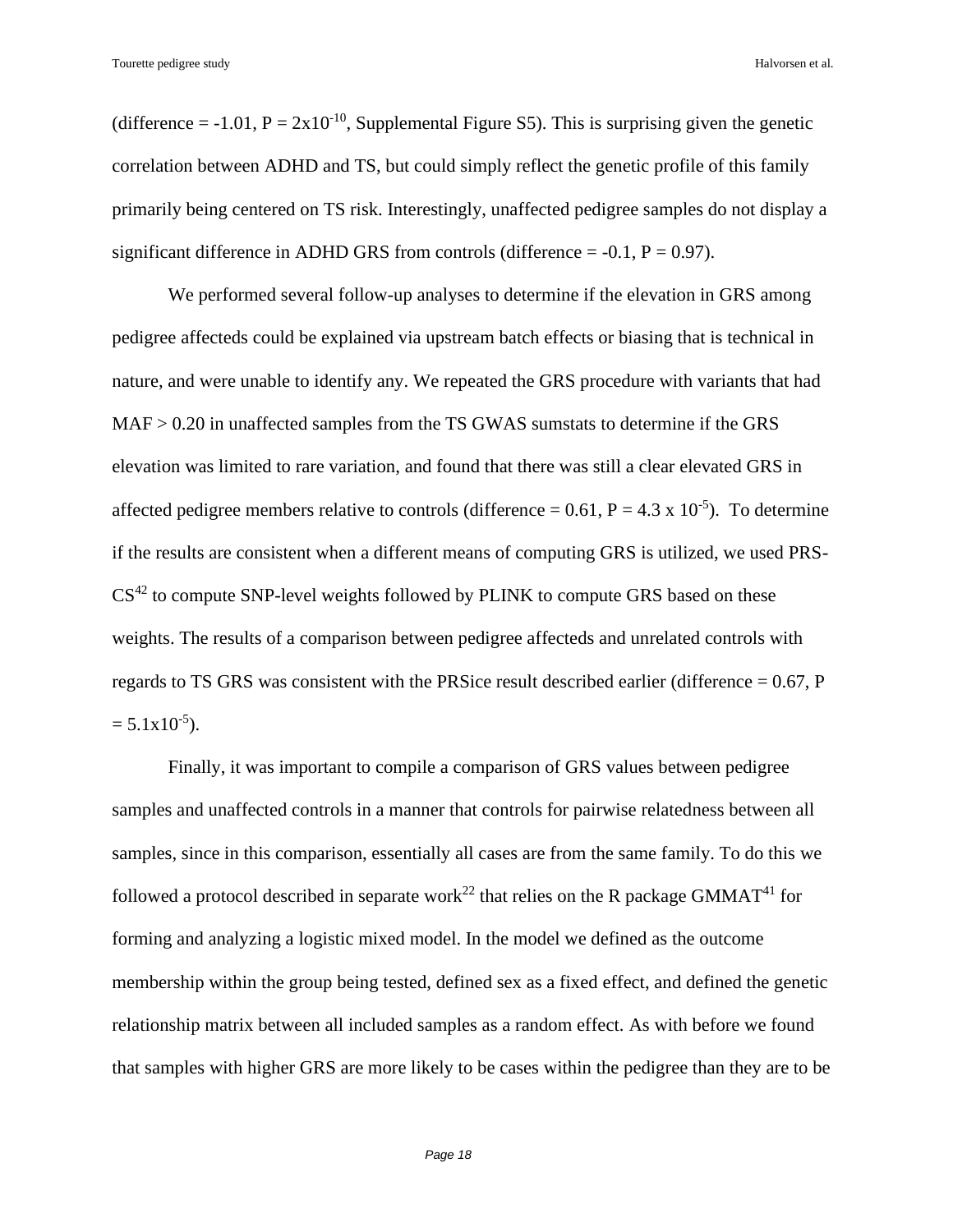controls outside of the pedigree, even taking pairwise relatedness into account (OR=2.03, 95%  $CI = 1.15 - 3.58$ ,  $P = 0.01$ ). This difference was significant after adjusting for a false discovery rate of 0.1, given the number of comparisons conducted in total (Supplemental Figure 6).

# **DISCUSSION**

Our comprehensive analyses did not conclusively identify any rare variants of strong effect in this British pedigree. However, we cannot exclude the presence of risk variants with more complex inheritance patterns, variants with more cryptic functional effects, or variants missed due to coverage or individuals sequenced. Nonetheless, our results suggest that the presence of many common TS risk alleles may partly explain why there is a high incidence of tic disorders in this pedigree.

Prior studies of large pedigrees with other psychiatric disorders have found similar results. Collins et al<sup>[43](#page-26-0)</sup> analyzed a large Spanish pedigree densely affected by bipolar disorder and found no rare variants of strong effect, but an unusually high load of common risk alleles for bipolar disorder. Szatkiewicz et al<sup>[23](#page-24-3)</sup> genomically characterized a large pedigree from Northern Sweden with a high density of psychotic disorders and likewise found no rare variants of strong effect, but rather an elevated common variant risk profile. Diniz et  $al<sup>44</sup>$  $al<sup>44</sup>$  $al<sup>44</sup>$  studied a large, multigenerational pedigree from a rural village in Brazil with a high prevalance of mood disorders and noted a substantial role for common genetic variation, given the strength of linkage signals observed.

One possible explanation for the accumulation of common risk alleles in a family is nonrandom mating, where partners with similar phenotypes are more likely to mate. In support of this idea, Nordsletten et al<sup>[45](#page-26-2)</sup> found pervasive patterns of nonrandom mating within and across 11 major psychiatric disorders, including OCD (tic disorders were not reported due to insufficient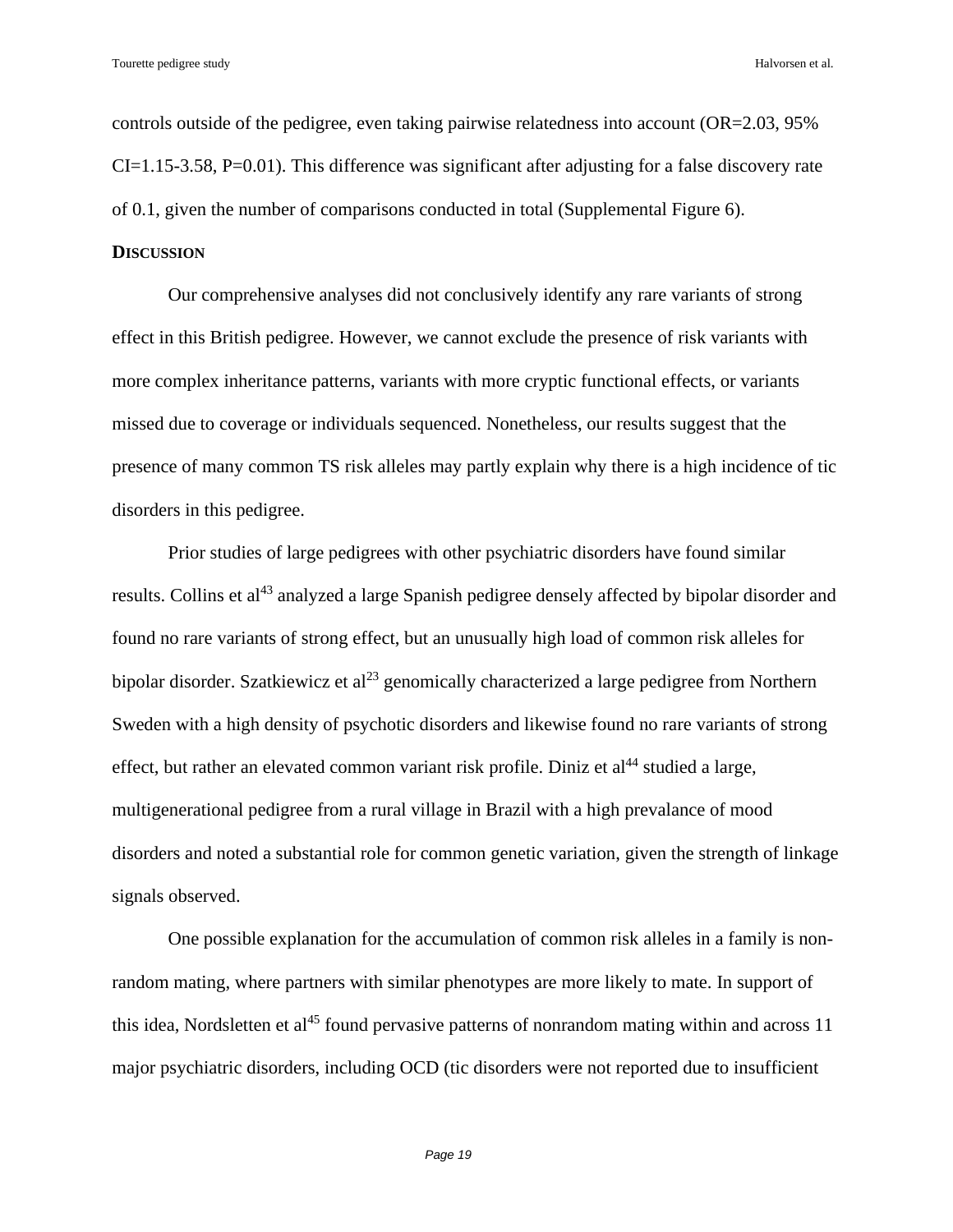power for analysis). Furthermore, in the Brazilian pedigree mentioned above, de Jong et  $al^{24}$  $al^{24}$  $al^{24}$ found that polygenic risk contributions from married-in individuals, caused by non-random mating on phenotype, appeared to increase risk for psychiatric disorders. Finally, Kurlan et al<sup>[46](#page-26-3)</sup> observed bilineal (from maternal and paternal sides) transmission in TS families.

In conclusion, we systematically assessed this large pedigree dense with TS, CMT and OCB for genetic variants of strong effect. This comprehensive analysis did not conclusively identify any CNVs, SNVs, indels or repeat expansions of near-Mendelian effect. However, the common variant risk profiles of cases in this pedigree suggest that the etiology of TS, CMT and OCB in this pedigree is more related to the cumulative burden of TS genetic risk rather than one or a few variants of extremely strong effect.

#### **PGC TS/OCD WORKING GROUP**

Members of the PGC TS/OCD Working Group are:

Dongmei Yu, M.S., Jae Hoon Sul, Ph.D., Fotis Tsetsos, Ph.D., Muhammad S. Nawaz, Ph.D., Alden Y. Huang, Ph.D., Ivette Zelaya, Ph.D., Cornelia Illmann, Ph.D., Lisa Osiecki, B.A., Sabrina M. Darrow, Ph.D., Matthew E. Hirschtritt, M.D., M.P.H., Erica Greenberg, M.D., Kirsten R. Muller-Vahl, M.D., Manfred Stuhrmann, M.D., Yves Dion, M.D., Guy Rouleau, M.D., Harald Aschauer, M.D., Mara Stamenkovic, M.D., Monika Schlögelhofer, M.A., Paul Sandor, M.D., Cathy L. Barr, Ph.D., Marco Grados, M.D., M.P.H., Harvey S. Singer, M.D., Markus M. Nöthen, M.D., Johannes Hebebrand, M.D., Anke Hinney, Ph.D., Robert A. King, M.D., Thomas V. Fernandez, M.D., Ph.D., Csaba Barta, Ph.D., Zsanett Tarnok, Ph.D., Peter Nagy, M.D., Christel Depienne, Ph.D., Yulia Worbe, M.D., Ph.D., Andreas Hartmann, M.D., Cathy L. Budman, M.D., Renata Rizzo, M.D., Ph.D., Gholson J. Lyon, M.D., Ph.D., William M.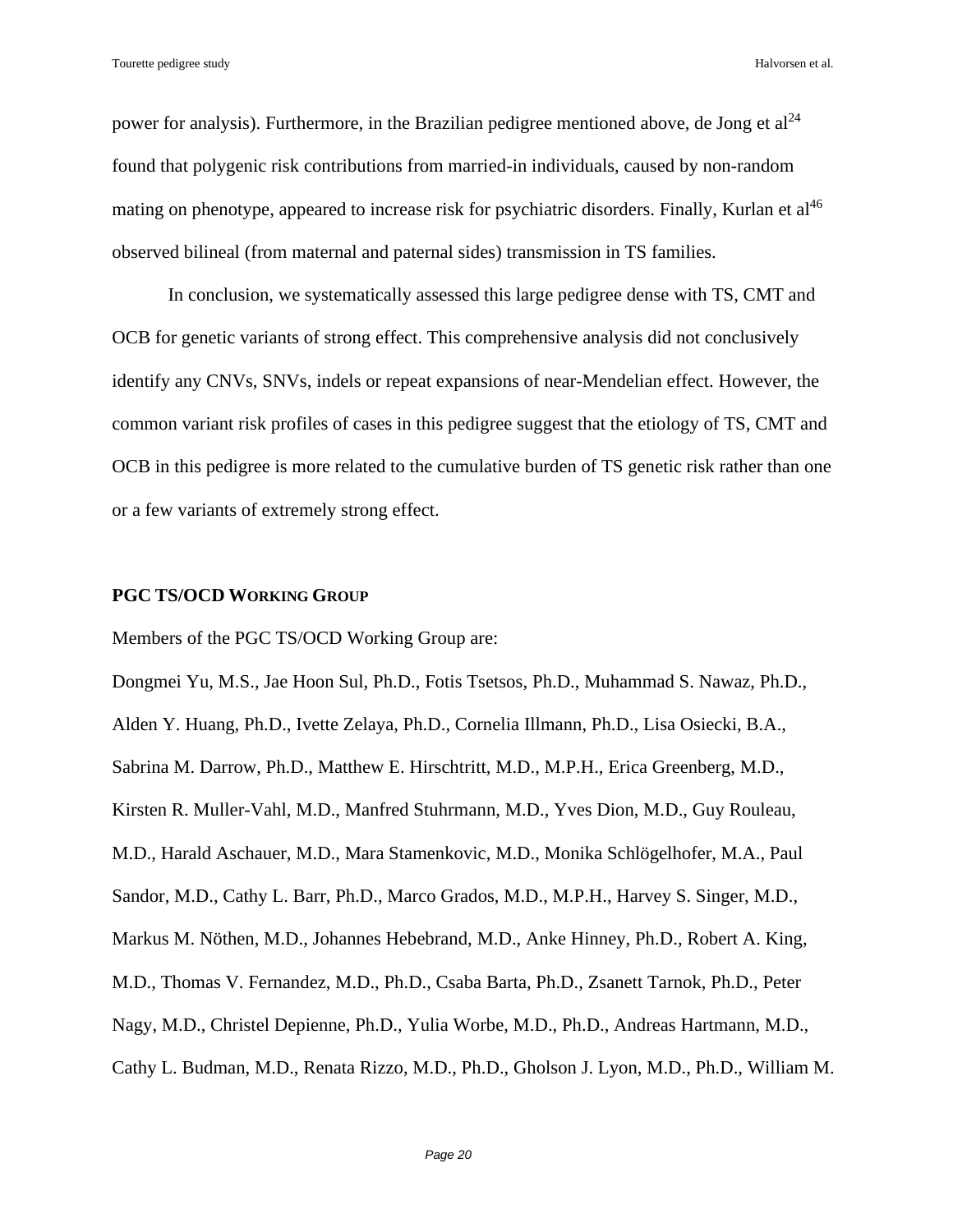McMahon, M.D., James R. Batterson, M.D., Danielle C. Cath, M.D., Irene A. Malaty, M.D., Michael S. Okun, M.D., Cheston Berlin, M.D., Douglas W. Woods, Ph.D., Paul C. Lee, M.D., M.P.H., Joseph Jankovic, M.D., Mary M. Robertson, M.D., Ph.D., Donald L. Gilbert, M.D., Lawrence W. Brown, M.D., Barbara J. Coffey, M.D., Andrea Dietrich, Ph.D., Pieter J. Hoekstra, M.D., Ph.D., Samuel Kuperman, M.D., Samuel H. Zinner, M.D., Pétur Luðvigsson, M.D., Evald Sæmundsen, M.D., Ólafur Thorarensen, M.D., Gil Atzmon, Ph.D., Nir Barzilai, M.D., Michael Wagner, Ph.D., Rainald Moessner, M.D., Roel Ophoff, Ph.D., Carlos N. Pato, M.D., Ph.D., Michele T. Pato, M.D., James A. Knowles, M.D., Ph.D., Joshua L. Roffman, M.D., Jordan W. Smoller, M.D., Sc.D., Randy L. Buckner, Ph.D., A. Jeremy Willsey, Ph.D., Jay A. Tischfield, Ph.D., Gary A. Heiman, Ph.D., Hreinn Stefansson, Ph.D., Kári Stefansson, M.D., Danielle Posthuma, Ph.D., Nancy J. Cox, Ph.D., David L. Pauls, Ph.D., Nelson B. Freimer, M.D., Benjamin M. Neale, Ph.D., Lea K. Davis, Ph.D., Peristera Paschou, Ph.D., Giovanni Coppola, M.D., Carol A. Mathews, M.D., Jeremiah M. Scharf, M.D., Ph.D.

### **ACKNOWLEDGEMENTS**

Genotyping and sequencing was performed by the SNP&SEQ Technology Platform in Uppsala, Sweden. The facility is part of the National Genomics Infrastructure (NGI) Sweden and Science for Life Laboratory. The SNP&SEQ Platform is also supported by the Swedish Research Council and the Knut and Alice Wallenberg Foundation. Dr. Crowley was supported by NIH grants R01MH105500 and R01MH110427 and the Foundation of Hope. We finally wish to thank once again, the pedigree members, albeit years ago, for their extraordinary help and cooperation with the interviews, examnation and venepunctures.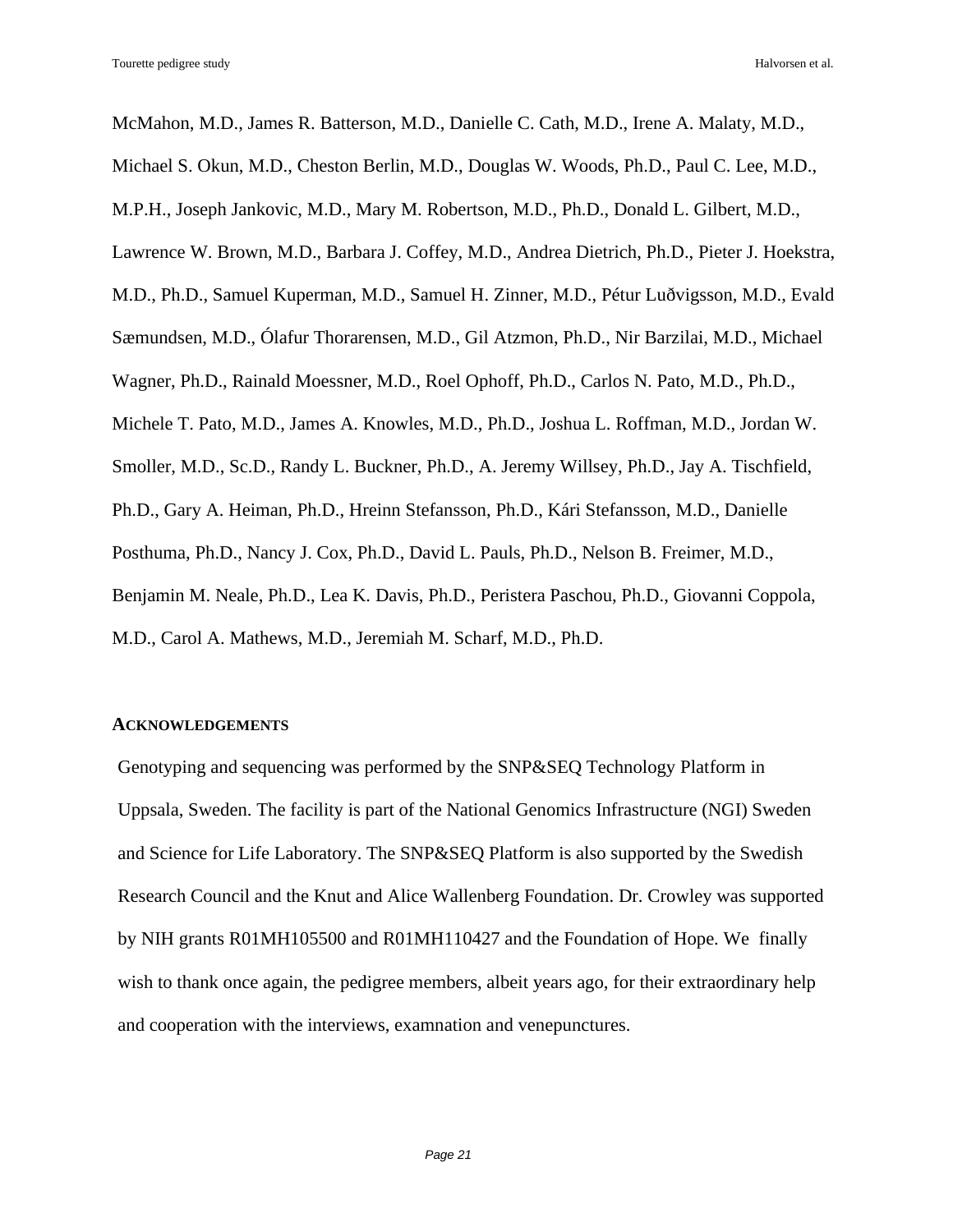# **FINANCIAL DISCLOSURES**

Prof Mataix-Cols reports receiving personal fees for editorial tasks (Elsevier) and contributing articles (UpToDate, Inc), both outside the submitted work. Dr. Mathews has received fees from W.W. Norton and Co. for a book on hoarding disorder, also outside the submitted work. The remaining authors report no biomedical financial interests or potential conflicts of interest.

# **FIGURE LEGENDS**

*Figure 1*. The pedigree for the family being studied. The plus signs indicate individuals where we were able to obtain DNA and conduct array-based genotyping. Individuals being pointed to with an arrow were subjected to whole genome sequencing. We highlight inbreeding loops which represent potential means through which recessive genotypes or polygenic risk for Tourette syndrome could accumulate.

*Figure 2*. Manhattan plots for single locus and variant tests in affected pedigree members versus unaffected controls. We were unable to identify a single array IBD segment (top), array CNV (middle) or WGS SNV/indel/CNV (bottom) which was found in cases relative to controls at a degree of significance that survives multiple testing. This is not to say that there is no contribution of risk from rare variants within this particular pedigree, but rather that we lack evidence for a particular single rare variant contributing to risk in the pedigree.

*Figure 3*. Comparisons of common variant genetic risk scores for Tourette syndrome in unrelated controls (n=2832), unrelated TS cases (n=2171), unaffected family members (n=22) and affected family members (n=43). There is no difference between groups with regards to a 'null' TS GRS, computed using  $P_T > 0.5$  (top). We defined  $P_T \le 0.1642$  using PRSice, derived as the threshold that maximized the difference between unrelated controls and TS cases, and detected a significant elevation of TS GRS in affected family members (bottom).

# **REFERENCES**

- <span id="page-21-0"></span>1. Leckman JF. Tourette's syndrome. *Lancet* 2002; **360**(9345)**:** 1577-1586.
- <span id="page-21-1"></span>2. Price RA, Kidd KK, Cohen DJ, Pauls DL, Leckman JF. A twin study of Tourette syndrome. *Arch Gen Psychiatry* 1985; **42**(8)**:** 815-820.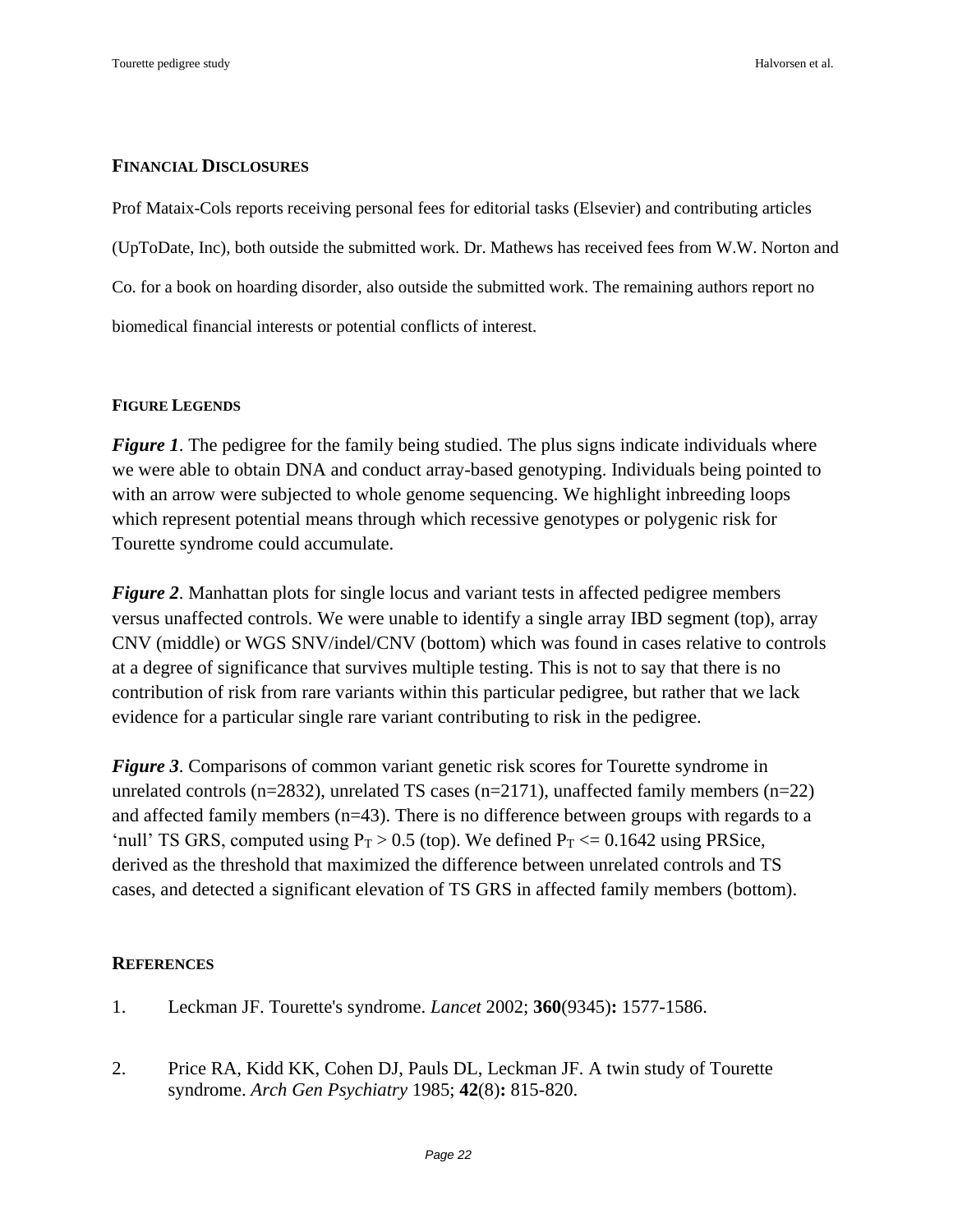- 3. Deng H, Gao K, Jankovic J. The genetics of Tourette syndrome. *Nat Rev Neurol* 2012; **8**(4)**:** 203-213.
- 4. O'Rourke JA, Scharf JM, Yu D, Pauls DL. The genetics of Tourette syndrome: a review. *J Psychosom Res* 2009; **67**(6)**:** 533-545.
- <span id="page-22-0"></span>5. Mataix-Cols D, Isomura K, Perez-Vigil A, Chang Z, Ruck C, Larsson KJ *et al.* Familial Risks of Tourette Syndrome and Chronic Tic Disorders. A Population-Based Cohort Study. *JAMA Psychiatry* 2015; **72**(8)**:** 787-793.
- <span id="page-22-1"></span>6. Browne HA, Hansen SN, Buxbaum JD, Gair SL, Nissen JB, Nikolajsen KH *et al.* Familial clustering of tic disorders and obsessive-compulsive disorder. *JAMA Psychiatry* 2015; **72**(4)**:** 359-366.
- <span id="page-22-2"></span>7. Sullivan PF, Daly MJ, O'Donovan M. Genetic architectures of psychiatric disorders: the emerging picture and its implications. *Nat Rev Genet* 2012; **13**(8)**:** 537-551.
- <span id="page-22-3"></span>8. Scharf JM, Yu D, Mathews CA, Neale BM, Stewart SE, Fagerness JA *et al.* Genomewide association study of Tourette's syndrome. *Mol Psychiatry* 2013; **18**(6)**:** 721-728.
- <span id="page-22-4"></span>9. Yu D, Sul JH, Tsetsos F, Nawaz MS, Huang AY, Zelaya I *et al.* Interrogating the Genetic Determinants of Tourette's Syndrome and Other Tic Disorders Through Genome-Wide Association Studies. *Am J Psychiatry* 2019; **176**(3)**:** 217-227.
- <span id="page-22-5"></span>10. Davis LK, Yu D, Keenan CL, Gamazon ER, Konkashbaev AI, Derks EM *et al.* Partitioning the heritability of Tourette syndrome and obsessive compulsive disorder reveals differences in genetic architecture. *PLoS Genet* 2013; **9**(10)**:** e1003864.
- <span id="page-22-6"></span>11. Ercan-Sencicek AG, Stillman AA, Ghosh AK, Bilguvar K, O'Roak BJ, Mason CE *et al.* L-histidine decarboxylase and Tourette's syndrome. *N Engl J Med* 2010; **362**(20)**:** 1901- 1908.
- 12. Castellan Baldan L, Williams KA, Gallezot JD, Pogorelov V, Rapanelli M, Crowley M *et al.* Histidine decarboxylase deficiency causes tourette syndrome: parallel findings in humans and mice. *Neuron* 2014; **81**(1)**:** 77-90.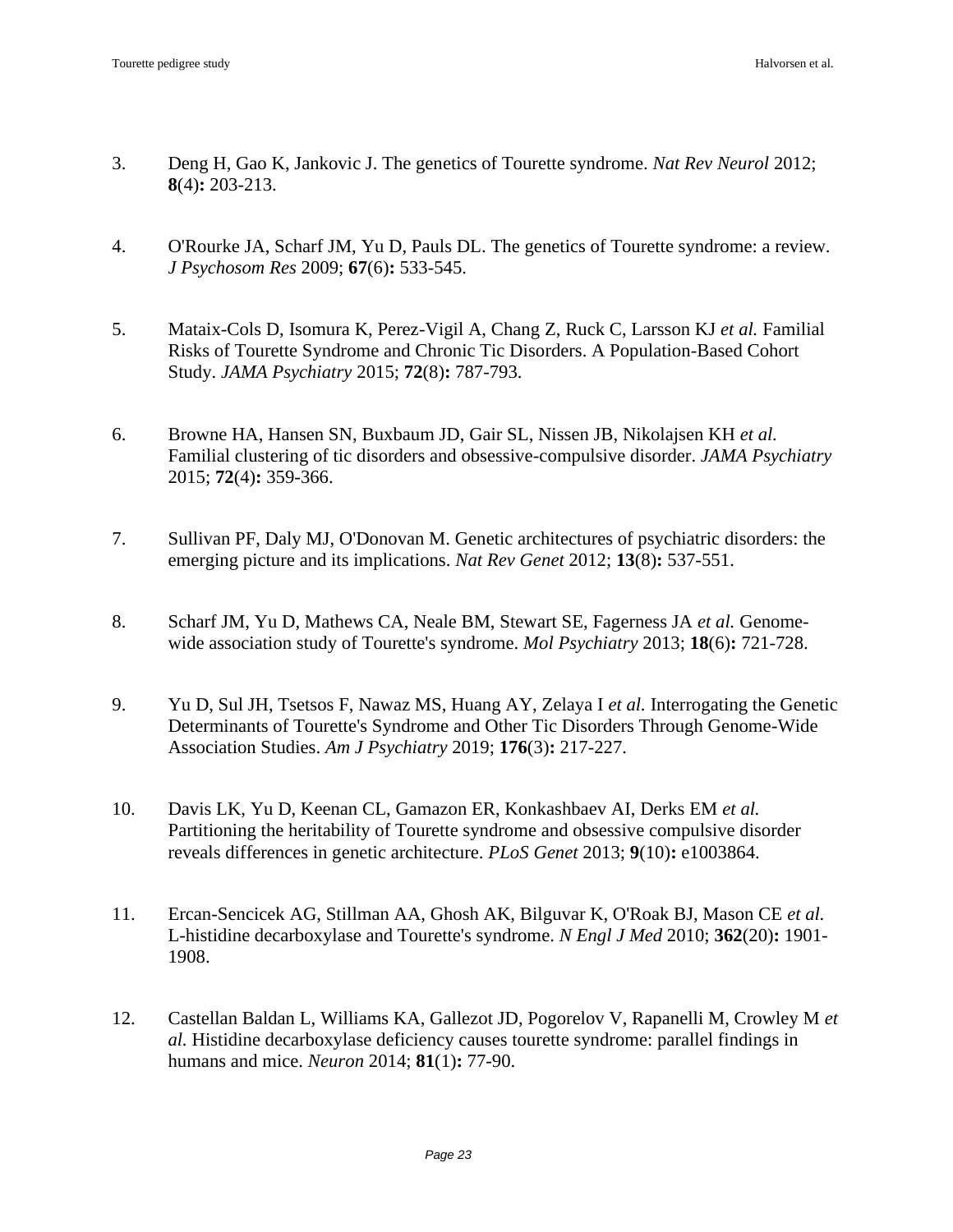- 13. Abelson JF, Kwan KY, O'Roak BJ, Baek DY, Stillman AA, Morgan TM *et al.* Sequence variants in SLITRK1 are associated with Tourette's syndrome. *Science* 2005; **310**(5746)**:**  317-320.
- 14. O'Roak BJ, Morgan TM, Fishman DO, Saus E, Alonso P, Gratacos M *et al.* Additional support for the association of SLITRK1 var321 and Tourette syndrome. *Mol Psychiatry* 2010; **15**(5)**:** 447-450.
- 15. Verkerk AJ, Mathews CA, Joosse M, Eussen BH, Heutink P, Oostra BA. CNTNAP2 is disrupted in a family with Gilles de la Tourette syndrome and obsessive compulsive disorder. *Genomics* 2003; **82**(1)**:** 1-9.
- 16. Willsey AJ, Fernandez TV, Yu D, King RA, Dietrich A, Xing J *et al.* De Novo Coding Variants Are Strongly Associated with Tourette Disorder. *Neuron* 2017; **94**(3)**:** 486-499 e489.
- <span id="page-23-0"></span>17. Sundaram SK, Huq AM, Wilson BJ, Chugani HT. Tourette syndrome is associated with recurrent exonic copy number variants. *Neurology* 2010; **74**(20)**:** 1583-1590.
- 18. Lawson-Yuen A, Saldivar JS, Sommer S, Picker J. Familial deletion within NLGN4 associated with autism and Tourette syndrome. *Eur J Hum Genet* 2008; **16**(5)**:** 614-618.
- 19. Robertson MM, Shelley BP, Dalwai S, Brewer C, Critchley HD. A patient with both Gilles de la Tourette's syndrome and chromosome 22q11 deletion syndrome: clue to the genetics of Gilles de la Tourette's syndrome? *J Psychosom Res* 2006; **61**(3)**:** 365-368.
- 20. Huang AY, Yu D, Davis LK, Sul JH, Tsetsos F, Ramensky V *et al.* Rare Copy Number Variants in NRXN1 and CNTN6 Increase Risk for Tourette Syndrome. *Neuron* 2017; **94**(6)**:** 1101-1111 e1107.
- <span id="page-23-1"></span>21. Ruzzo EK, Perez-Cano L, Jung JY, Wang LK, Kashef-Haghighi D, Hartl C *et al.* Inherited and De Novo Genetic Risk for Autism Impacts Shared Networks. *Cell* 2019; **178**(4)**:** 850-866 e826.
- <span id="page-23-2"></span>22. Andlauer TFM, Guzman-Parra J, Streit F, Strohmaier J, Gonzalez MJ, Gil Flores S *et al.* Bipolar multiplex families have an increased burden of common risk variants for psychiatric disorders. *Mol Psychiatry* 2019.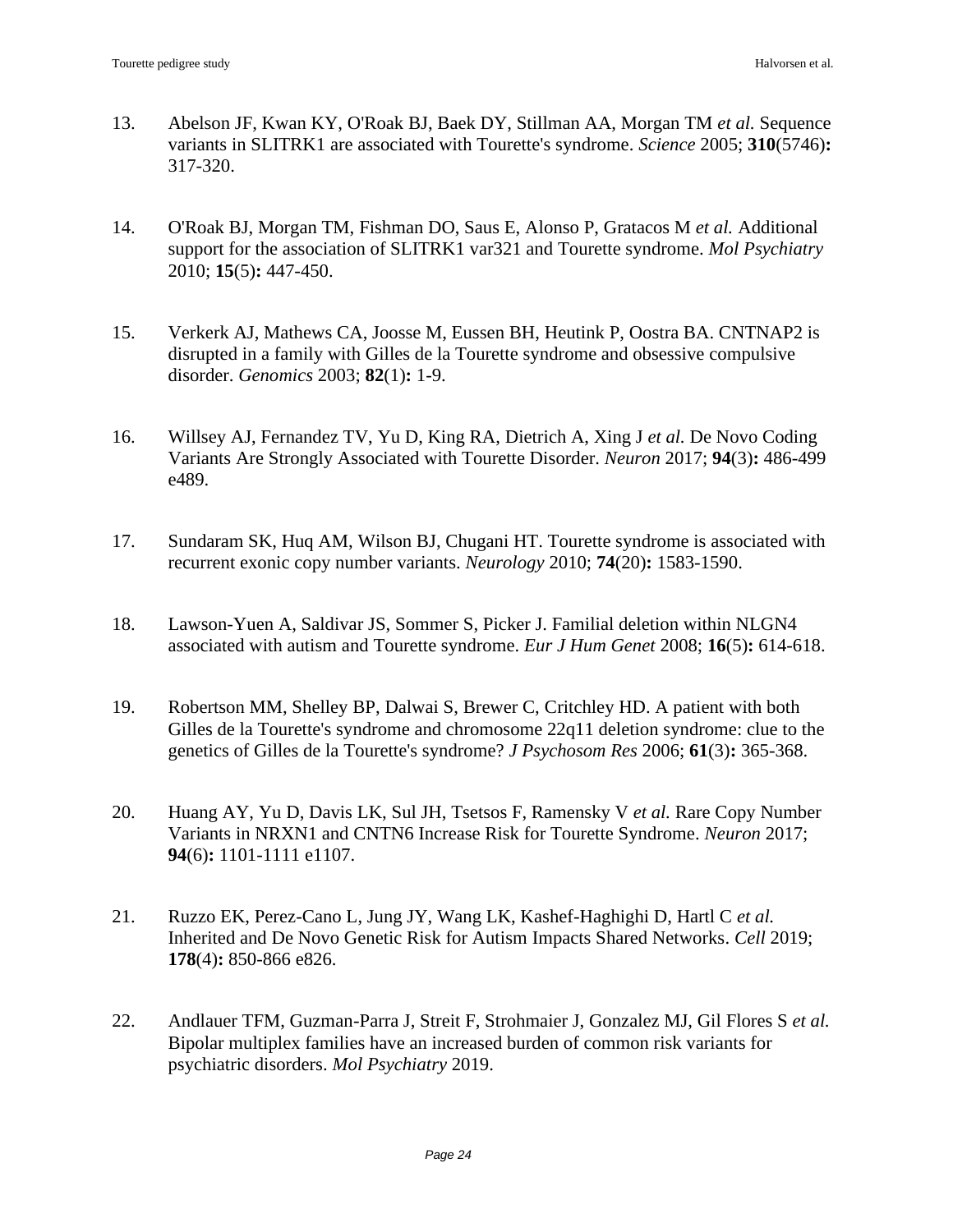- <span id="page-24-3"></span>23. Szatkiewicz J, Crowley JJ, Adolfsson AN, Aberg KA, Alaerts M, Genovese G *et al.* The genomics of major psychiatric disorders in a large pedigree from Northern Sweden. *Translational psychiatry* 2019; **9**(1)**:** 60.
- <span id="page-24-4"></span>24. de Jong S, Diniz MJA, Saloma A, Gadelha A, Santoro ML, Ota VK *et al.* Applying polygenic risk scoring for psychiatric disorders to a large family with bipolar disorder and major depressive disorder. *Commun Biol* 2018; **1:** 163.
- <span id="page-24-0"></span>25. Robertson MM, Gourdie A. Familial Tourette's syndrome in a large British pedigree. Associated psychopathology, severity, and potential for linkage analysis. *Br J Psychiatry* 1990; **156:** 515-521.
- <span id="page-24-1"></span>26. Curtis D, Robertson MM, Gurling HM. Autosomal dominant gene transmission in a large kindred with Gilles de la Tourette syndrome. *Br J Psychiatry* 1992; **160:** 845-849.
- <span id="page-24-2"></span>27. Brett PM, Le Bourdelles B, See CG, Whiting PJ, Attwood J, Woodward K *et al.* Genomic cloning and localization by FISH and linkage analysis of the human gene encoding the primary subunit NMDAR1 (GRIN1) of the NMDA receptor channel. *Ann Hum Genet* 1994; **58**(Pt 2)**:** 95-100.
- 28. Brett PM, Curtis D, Robertson MM, Gurling HM. Exclusion of the 5-HT1A serotonin neuroreceptor and tryptophan oxygenase genes in a large British kindred multiply affected with Tourette's syndrome, chronic motor tics, and obsessive-compulsive behavior. *Am J Psychiatry* 1995; **152**(3)**:** 437-440.
- 29. Brett PM, Curtis D, Robertson MM, Gurling HM. The genetic susceptibility to Gilles de la Tourette syndrome in a large multiple affected British kindred: linkage analysis excludes a role for the genes coding for dopamine D1, D2, D3, D4, D5 receptors, dopamine beta hydroxylase, tyrosinase, and tyrosine hydroxylase. *Biol Psychiatry* 1995; **37**(8)**:** 533-540.
- 30. Brett PM, Curtis D, Robertson MM, Dahlitz M, Gurling HM. Linkage analysis and exclusion of regions of chromosomes 3 and 8 in Gilles de la Tourette syndrome following the identification of a balanced reciprocal translocation  $46$  XY,  $t(3:8)(p21.3 q24.1)$  in a case of Tourette syndrome. *Psychiatr Genet* 1996; **6**(3)**:** 99-105.
- 31. Brett PM, Curtis D, Robertson MM, Gurling HM. Neuroreceptor subunit genes and the genetic susceptibility to Gilles de la Tourette syndrome. *Biol Psychiatry* 1997; **42**(10)**:**  941-947.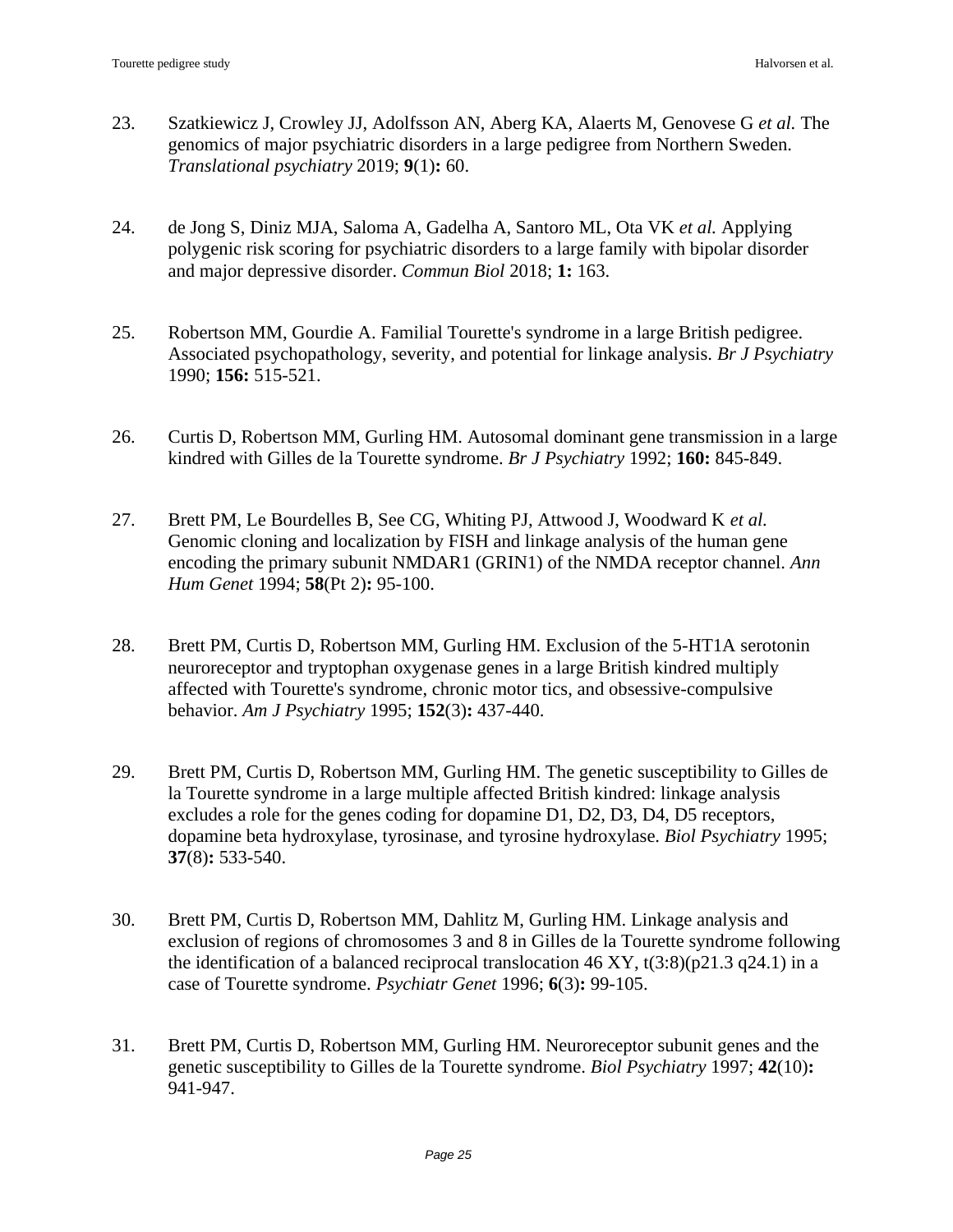- <span id="page-25-0"></span>32. Curtis D, Brett P, Dearlove AM, McQuillin A, Kalsi G, Robertson MM *et al.* Genome scan of Tourette syndrome in a single large pedigree shows some support for linkage to regions of chromosomes 5, 10 and 13. *Psychiatr Genet* 2004; **14**(2)**:** 83-87.
- <span id="page-25-1"></span>33. Robertson MM, Cavanna AE. The Gilles de la Tourette syndrome: a principal component factor analytic study of a large pedigree. *Psychiatr Genet* 2007; **17**(3)**:** 143-152.
- <span id="page-25-2"></span>34. Kendall KM, Rees E, Bracher-Smith M, Legge S, Riglin L, Zammit S *et al.* Association of Rare Copy Number Variants With Risk of Depression. *JAMA Psychiatry* 2019.
- <span id="page-25-3"></span>35. Tang H, Kirkness EF, Lippert C, Biggs WH, Fabani M, Guzman E *et al.* Profiling of Short-Tandem-Repeat Disease Alleles in 12,632 Human Whole Genomes. *Am J Hum Genet* 2017; **101**(5)**:** 700-715.
- <span id="page-25-4"></span>36. di Iulio J, Bartha I, Wong EHM, Yu HC, Lavrenko V, Yang D *et al.* The human noncoding genome defined by genetic diversity. *Nat Genet* 2018; **50**(3)**:** 333-337.
- <span id="page-25-5"></span>37. Lek M, Karczewski KJ, Minikel EV, Samocha KE, Banks E, Fennell T *et al.* Analysis of protein-coding genetic variation in 60,706 humans. *Nature* 2016; **536**(7616)**:** 285-291.
- <span id="page-25-6"></span>38. Sherman T, Fu J, Scharpf RB, Bureau A, Ruczinski I. Detection of rare disease variants in extended pedigrees using RVS. *Bioinformatics* 2019; **35**(14)**:** 2509-2511.
- <span id="page-25-7"></span>39. International Obsessive Compulsive Disorder Foundation Genetics Collaborative and OCD Collaborative Genetics Association Studies. Revealing the complex genetic architecture of obsessive-compulsive disorder using meta-analysis. *Mol Psychiatry* 2018; **23**(5)**:** 1181-1188.
- <span id="page-25-8"></span>40. Demontis D, Walters RK, Martin J, Mattheisen M, Als TD, Agerbo E *et al.* Discovery of the first genome-wide significant risk loci for attention deficit/hyperactivity disorder. *Nat Genet* 2019; **51**(1)**:** 63-75.
- <span id="page-25-9"></span>41. Chen H, Wang C, Conomos MP, Stilp AM, Li Z, Sofer T *et al.* Control for Population Structure and Relatedness for Binary Traits in Genetic Association Studies via Logistic Mixed Models. *Am J Hum Genet* 2016; **98**(4)**:** 653-666.
- <span id="page-25-10"></span>42. Ge T, Chen CY, Ni Y, Feng YA, Smoller JW. Polygenic prediction via Bayesian regression and continuous shrinkage priors. *Nature communications* 2019; **10**(1)**:** 1776.